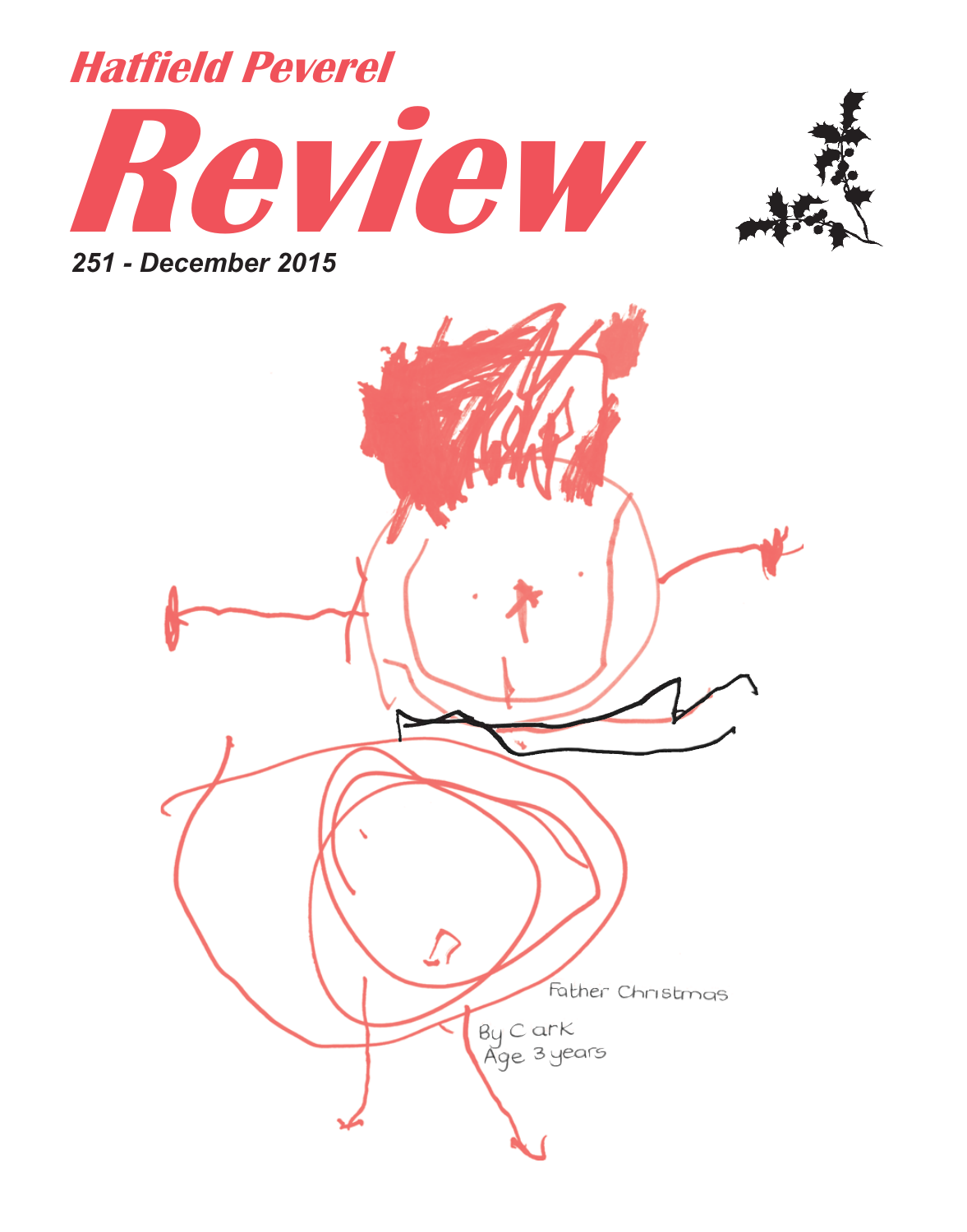

### **Hatfield Peverel Review**

Hatfield Peverel Parish Council publication. Opinions expressed are not necessarily those of the Council.

The editors are Jackie and Ken Earney. Contributions to 59 Willow Crescent, by email to kenearney@hotmail.com or by phoning 01245 381235.

#### **Contents**

| Editorial/Remembrance Sunday          |                |
|---------------------------------------|----------------|
| Allotments/Horticultural Society      | $\overline{4}$ |
| Junior School/Children in Need        | 5              |
| Parish Council news                   | 6              |
| NDP resident's survey/Library         | 7              |
| Wine Club/village quiz/peacocks       | 8              |
| 100 years of weather                  | 9              |
| Hadfelda WI/Infant School shields     | 10             |
| Walkers/WEA/goodbye to Chris Hurrell  | 11             |
| Bingo Club and EMC/Party in the Park  | 12             |
| Scout Group                           | 13             |
| Bowls Club/Mother's ruin/village hall | 14             |
| Outstanding Ofsted for childminding   | 15             |
| group/Hatfield Peverel Nursery        |                |
| St Andrew's/Mother's Union            | 16/17          |
| Methodist Church/Christmas Fayre at   | 18             |
| Hatfield Peverel Lodge                |                |
| Our churchyard tombstones             | 19             |
| Goodbye to Sarah Dodson and           | 20/21          |
| Joan Nettleton/New Year's Day walk    |                |
| Christmas crossword/Museum of Power   | 22             |
| Telephone numbers/Parish Council      | 23             |
| Enormous pumpkin/Witham Choral        | 24             |
| Society trips                         |                |
| Court fou the February from he Fulder |                |

**Copy for the February issue by Friday, 15th January please.**

# **Local events and happenings round and about**

### **Diary Dates**

Churches dates page 16 onwards Village hall dates page 14

#### **December**

- 9 Hadfelda WI Christmas party
- 12 Methodist Church coffee morning and cake stall
- 12 Folk Dance Club Christmas party RCCE Coffee Morning, see page 6
- 14 Christmas Fayre, Hatfield Peverel Lodge, 2pm. See page18
- 15 NDP steering group, 7.30pm village hall
- 16 Wine Club Christmas party
- 17 Hatfield Peverel Walkers, see page 11
- 17 Folk Dance Club
- 19 Helen Rollason Christmas coffee morning

#### **January**

- 2 St Andrew's coffee morning 10am
- 4 Parish Council meeting, village hall 7.30pm
- 5 WEA spring term begins, see page 11
- 6 Flower Club
- 7 Folk Dance Club
- 9 Methodist Church coffee morning 10am
- 13 Wine Club
- 16 Helen Rollason coffee morning
- 21 Folk Dance Club
- 23 Salvation Army coffee morning
- 27 Hadfelda WI

#### **February**

- 1 Parish Council meeting
- 3 Flower Club
- 4 Folk Dance Club
- 6 St Andrew's coffee morning 10am

*Father Christmas is coming! Thank you to Clark from Hatfield Peverel Nursery for his lovely drawing - there are more on page 16*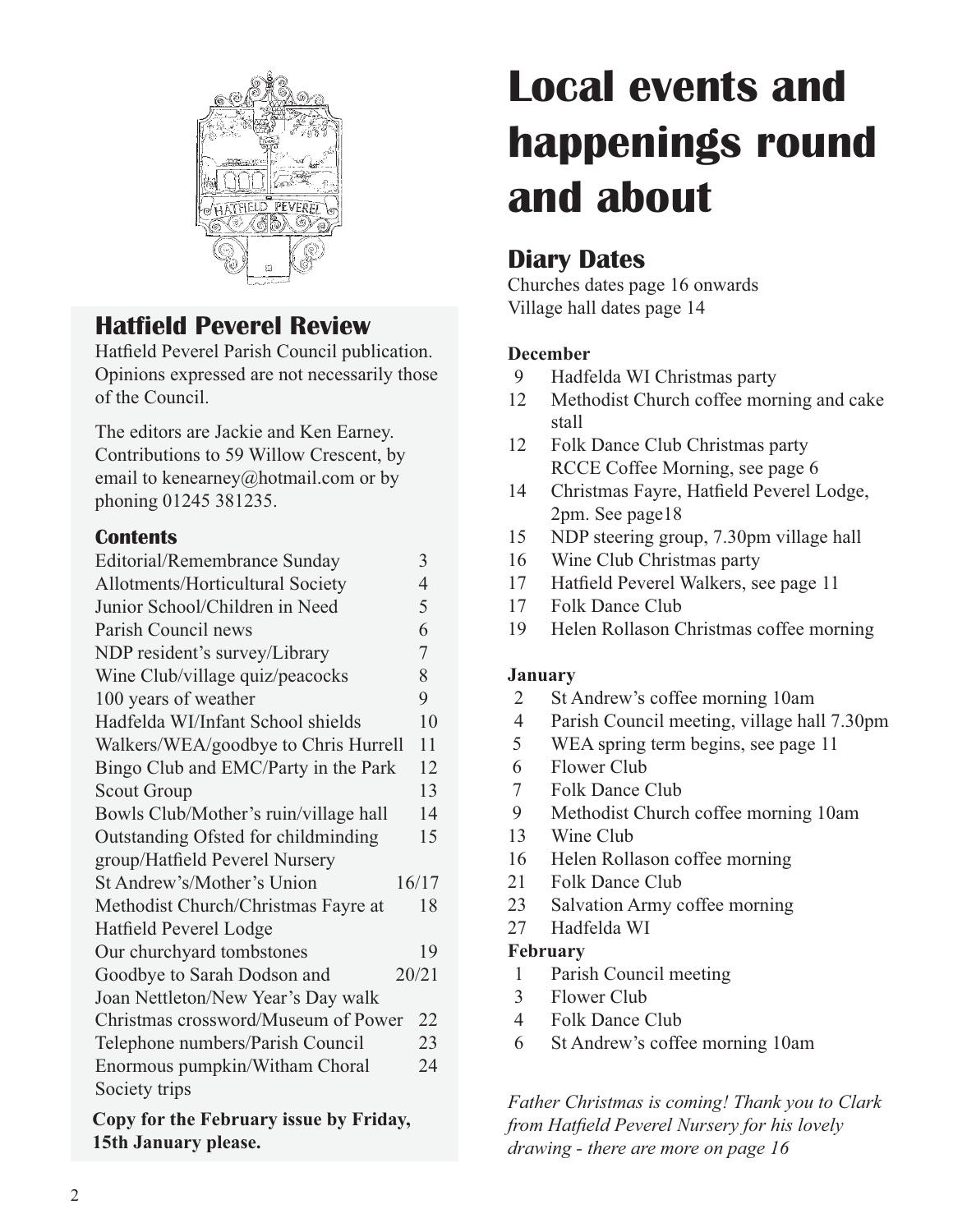### **I'll pose you a question - why does Father Christmas wear red?**

The question has arisen because it looked, a couple of days ago, that our front cover Father Christmas would not be in red; Ken sent him off to the printers and because of technicalities that I shall never get my head around, he came back unadorned and unfestive. We tried encircling him with other Nursery illustrations but it wasn't the same. We slept on it. This morning the phone rang and Steve, our printer, said he thought he had cracked the problem - and he had. Thank you Steve, and for all the other work you and your team do to make sure we go out on time (nearly). According to a BBC York radio (2009) programme the red robes may date back to St Nicholas, the Bishop of Myra in Turkey in the 3rd century AD who travelled in his red robes giving gifts to needy children. Amazing the information you can research in a couple of minutes on these machines that are taking over our lives!

#### **Happy Christmas and thank you**

We are very grateful for all the information you give us for the Review - articles, photographs, suggestions. Keep them coming. We do try to use everything - even if it has to be shortened because of lack of space. Is there something you would like to read about, should we have occasional articles on the history of our village? There are always tales to be told. Meanwhile more thanks - to Ron ad Marel Elliston, our distributors, and to those of you who turn out in all weathers to get the Review through people's doors.

**Christmas party -** a reminder to all villagers that a Christmas party with choirs and carols will be held outside the village hall on Sunday 13th December at 4.30pm. Come and bring the family, enjoy the piper, join in with the carols and celebrate the turning on of the lights on the Christmas tree by Vic Olley, a respected vi**l**lager. There's mince pies and mulled wine in the hall - hope to see you there.

### **Fine weather for Remembrance Sunday**



**Stop press - Peter Archer, Poppy appeal organiser, has just rung to say this year's appeal realised** 

**£6,428, an increase of over £1,000 from 2014's total. Peter would like to say a big thank to everyone, collectors and donors, and we thank him for his hard work**

The annual Remembrance Service took place at St Andrews Church on 8th November. The weather was fine and well over a hundred people were in the procession which joined with those already in the church. Pippa Fowler, our Standard Bearer, was accompanied by a number of other Standards including the Union Flag. Father Stephen Northgate welcomed representatives from the Royal British Legion, the County Council, Town and Parish Councils. The Women's Institute, Army Reserves and a large number of the Hatfield Peverel Scouts and Guides Groups were also in attendance. Howard Southgate, with a Brass Trio from the Salvation Army, provided music to the Remembrance Service hymns.

The Last Post and Reveille was played by Jeff Jordan whilst Derrick Louis gave the Exhortation. Readings were given by Captain Jeff Fowler from Isaiah and the revelation of St John by Mrs Nikki Gurnett. The song Sailing was sung by a newlyformed Scout and Guide Choir, joined by Cubs and Brownies. This performance was well received by the congregation, many of whom joined in the singing. A talk by Captain Harry Macleod, along with visual items, provided much interest describing facts from WW1 to the latest conflicts. A collection for the Poppy Appeal raised £341.74.

#### **For your information**

**380370 taxi company** is trading and operating under the same ownership with five available vehicles. It operates out of an office in Terling Road seven days a week 24 hours a day for prebooked requirements covering Hatfield Peverel, Terling, Nounsley and all the other surrounding areas The owners have moved house **but** are still actively involved in the business as are other family members. The telephone number and email address remain the same.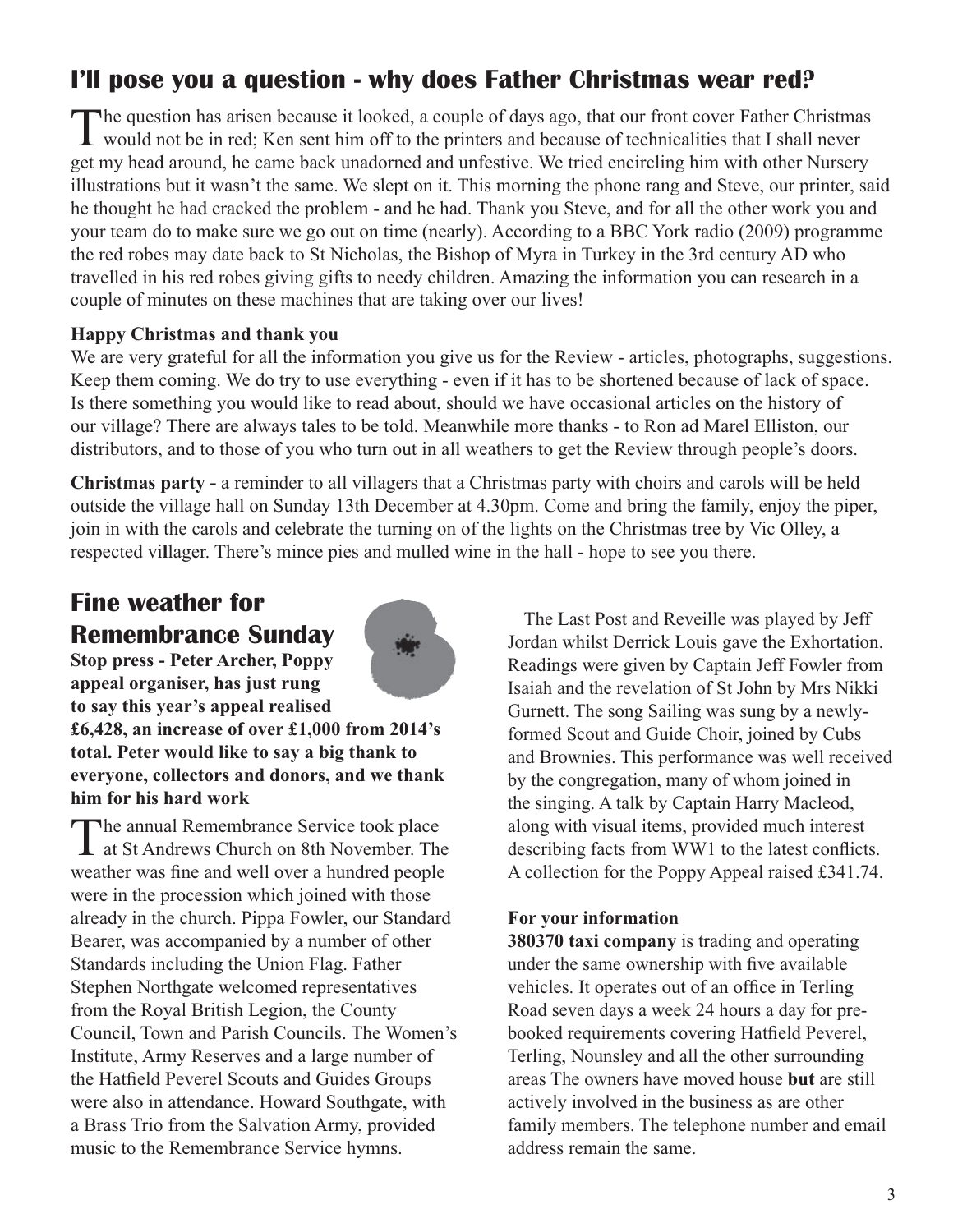#### **Allotment and growing news Sean Pettit HPAA Chairman www.hpaa.org.uk**

Firstly a big thank you to members and the committee for their support in the last year, and for giving up their evening recently to come and show their support at our AGM, it was the highest turn out I can remember, so thank you, it was nice to see those that came!

We said goodbye to John Cockell as letting officer for the old site after many years of duty above and beyond, so I would like to take this opportunity to thank him for all he has done for us - he is staying on the committee thankfully. We



welcome a new letting officer in Simon Reed, hope you find the role as fulfilling as John did, and we wish you every success in the job in the coming months.

So what's been going on on my plot I hear you say? Due to the extreme warm weather in the Autumn months I have just finished picking the last of my tomatoes which is astonishing considering in previous years they have finished in early October or before that even. But alas all things come to an end, I am currently in the middle of digging the plots over and spreading manure to feed the soil for next year's crops. I leave the manure on the top as a good mulch once dug over and let the worms have a ball over the coming months to be dug in fully in spring time. The only things I have planted recently are garlic, broad beans and onion sets to hopefully get an early crop next year. But I have been busy choosing from the seed catalogues ready for next year, I love browsing through them, looking for tasty new vegetables and my old favourites too, this helps to fill in the time when the weather is not favourable to garden with the short days and wet and windy weather - also gives me something to look forward to in the next spring season.

**Just a quick note** - we do have a couple of vacant plots over on the old site so if you would like one give Simon Reed a call and he will be only too pleased to show you around, call him on 01245 382696 or me, Sean, on 01621 851929 or 07966 662556, Email: chairman@hpaa.org.uk

Happy growing, a happy Christmas and a healthy life.

### **And you thought last year's was big!**

**Highlight of the Horticultural Society's AGM**<br>in November was the annual pumpkin competition. The winning pumpkin, a new society record, weighed in at 328 lbs (over 23 stone, nearly twice the weight of the average man) beating last years pumpkin by 64lbs. First time champion grower Trina Butcher, membership secretary of the society, had to get a farmer friend to load her prize onto his low loader to weigh it using a harness usually reserved for picking up

calves. It was later driven in style to the AGM in the village hall. This was Trina's first entry into the competition - what will she come up with next year! (*See her and her prize winner on back page)*



Trina has plenty of pumpkin seeds which she will pot up for the plant sale in May. Buy one - or two - and you may be a next year's winner.

The AGM went off successfully with chairman and committee re-elected, and a new committee member, Susie Blythe, welcomed.

#### **Forthcoming dates for your diary in 2016**

**Friday 11th March** - our first evening event in the village hall is a speaker meeting **'Better photography' with Ray Lawrence.** Come along and learn how to take prizewinning photographs **Saturday 2nd April** is the Spring Show **May is the annual plant sale** at Oaklands, Nounsley Road, where you will be tempted to buy a plant or two - and possibly a potato to try your hand at growing the heaviest bucketful! Even if you don't win, you'll have fresh potatoes to eat.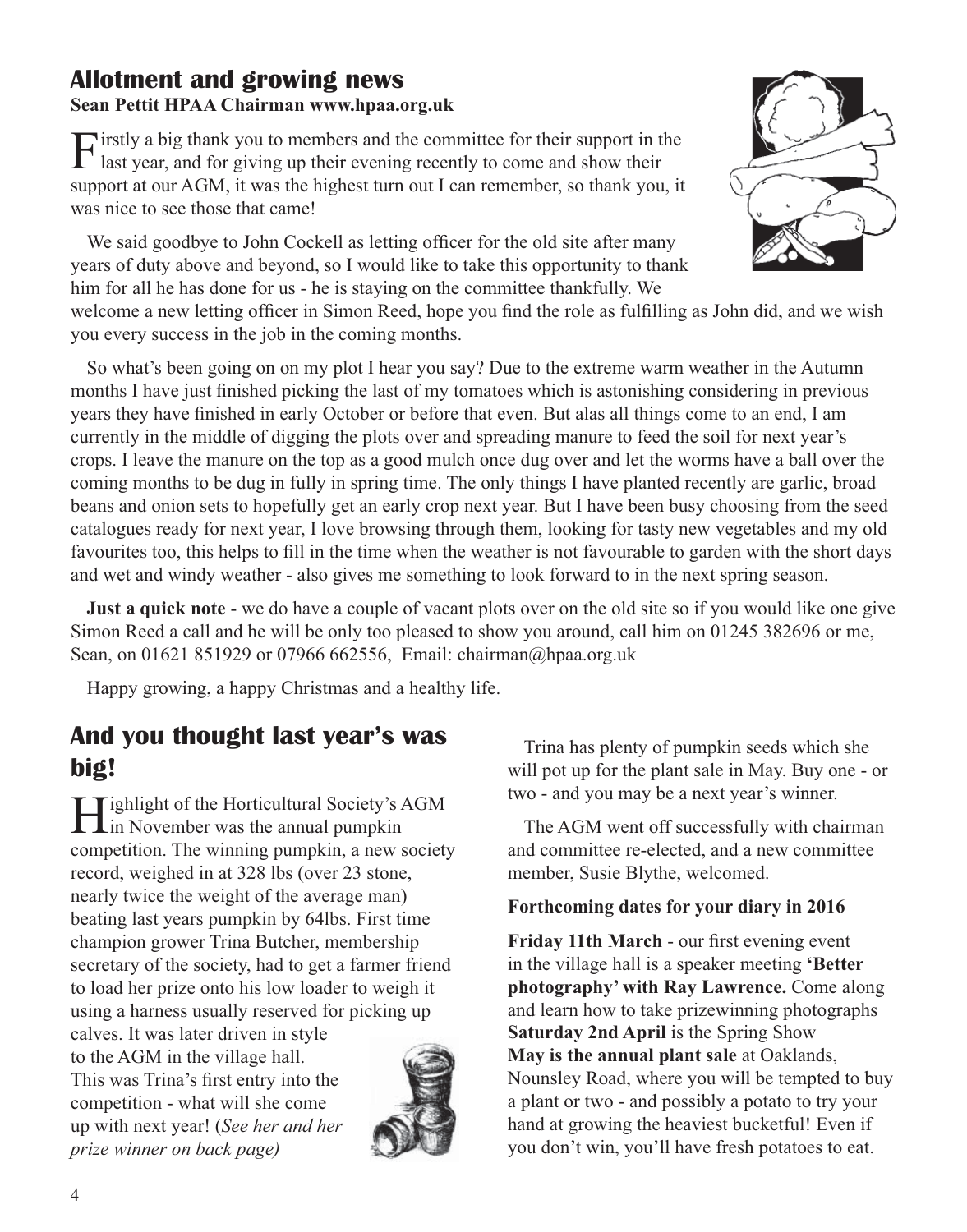### **Make a cake, decorate a cake, eat a cake and raise over £761!**

 $S_{\text{support}}^{\text{t}}$  Andrew's Junior School coffee morning event by holding a 'St Andrew's bake off'.

Eighty six children entered a decorated cake competition and during the afternoon parents, children and friends of the school enjoyed afternoon tea where competition entries were sold and eaten - and judging by these photographs very much enjoyed!



### **Open day**

The Infant School and St Andrew's Jun- $\perp$  ior School are holding a further Open Day for prospective parents on Wednesday 13th January (you may have missed the earlier Open Day in November).

Appointments for tours of the schools should be made through the Infant School office - 01245 380220. If you know of any parents who are considering school places for their children, why not point them in our direction! This is also a chance for Year 2 parents to look around the Junior School.

## **Children in Need**

A fun time for a worthy cause - it's<br>Children in Need and as usual our schools have been taking part, enjoying themselves and raising funds for this wonderful cause. Nursery children dressed in their favourite clothes, Infants held a non-



uniform day and Juniors held a cake sale and non uniform day. Together they raised £686. Well done.

**The record total so far stands at over £37m.**

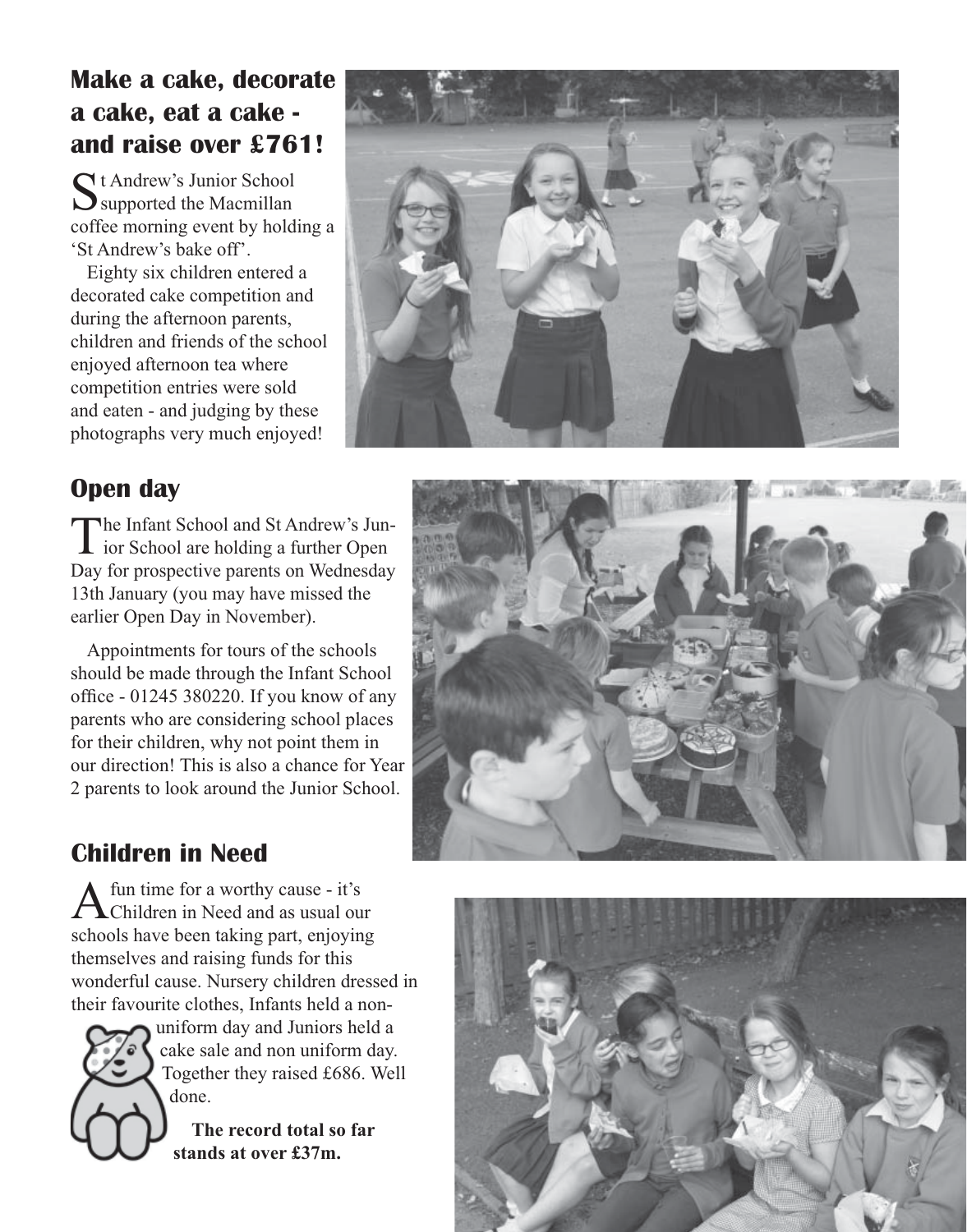### **Parish Council news**

Lisa Miller, Clerk to the Parish Council, Chestnut House, Church Road, West Hanningfield, Chelmsford, Essex CM2 8UJ. Tel 01245 403071 Email: parishclerk@hatfieldpeverelpc.co.uk

#### **Vacancies on the Council**

The Parish Council still has two vacancies, so anyone interested in local issues and has a few spare moments each month, please contact the Clerk on the above.



**Planning** All planning meetings are open to the public. Notification of these meetings will be erected in the village notice boards three clear days prior to each meeting.

#### **The following applications have recently been made**:

Erection of 145 dwellings, public open spaces, landscaping, new vehicular and pedestrian access, highway works, foul and surface water drainage infrastructure and all ancillary works on land north east of Gleneagles Way; erection of side extension and new bedroom built into the roof at 22 Willow Crescent; replacement of access door at rear of property with an equivalent door at Brewery House, The Green. Proposed front dormer and rear dormer at 105 Church Road; replacement of existing mobile home with single dwelling at Paddock Farm, Spring Lane. The Parish Council does not support this application

Erection of ground floor rear/side extension at Fairfields House, Mowden Hall Lane; erection of singlestorey rear extension at The Bourne, Nounsley Road; erection of two-storey side extension and singlestorey front extension at 6 Church Road; erection of two-storey side extension at 50 New Road; erection of single-storey rear extension (part) and two-storey rear extension at 13 The Pines. Demolition of existing garage and single-storey rear extensions, erection of side extension incorporating internal garage and adapt existing roof to incorporate new pitched roof to side extension and new dormers to front and rear of main roof to serve new bedroom accommodation in roof space at St Andrews, Ulting Road.

#### **The following application has recently been withdrawn**

Erection of 46 dwellings with associated garages, parking areas, gardens, amenity areas, public open space, access road, driveways, footpaths and associated external works and landscaping on land at Bury Lane.

**Tree Preservation applications -** work to trees at 1 De Vere Close, 28 Woodham Drive, Highwood House, Maldon Road, and 14 Laburnum Way.

**Tree Preservation Orders granted** - work to trees at The Old Vicarage, The Pines, and 17 Woodham Drive.

#### **Neighbourhood Plan Please see the NDP report on page 7**

During October both the residential and business surveys were delivered to all households and business premises in the parish. A total of 517 residential and 13 business surveys were completed. **The Rural Community Council of Essex is holding a coffee morning on Monday the 14th December at 10am at their offices in Feering** which will be a good opportunity to speak to other villages who are also preparing their Plan. You do need to register if you would like to attend.

#### **Christmas Carols**

The Party in the Park Working Group with the support of the Parish Council is erecting a Christmas tree (kindly donated by Upson Farm Shop) by the village hall. On Sunday 13th December at 4.30pm the tree lights will be turned on followed by Christmas carols and mulled wine and mince pies. All will be welcome. Please note there will be very limited parking so please do walk to the village hall if you can. The Christmas tree lights will remain on during the festive period.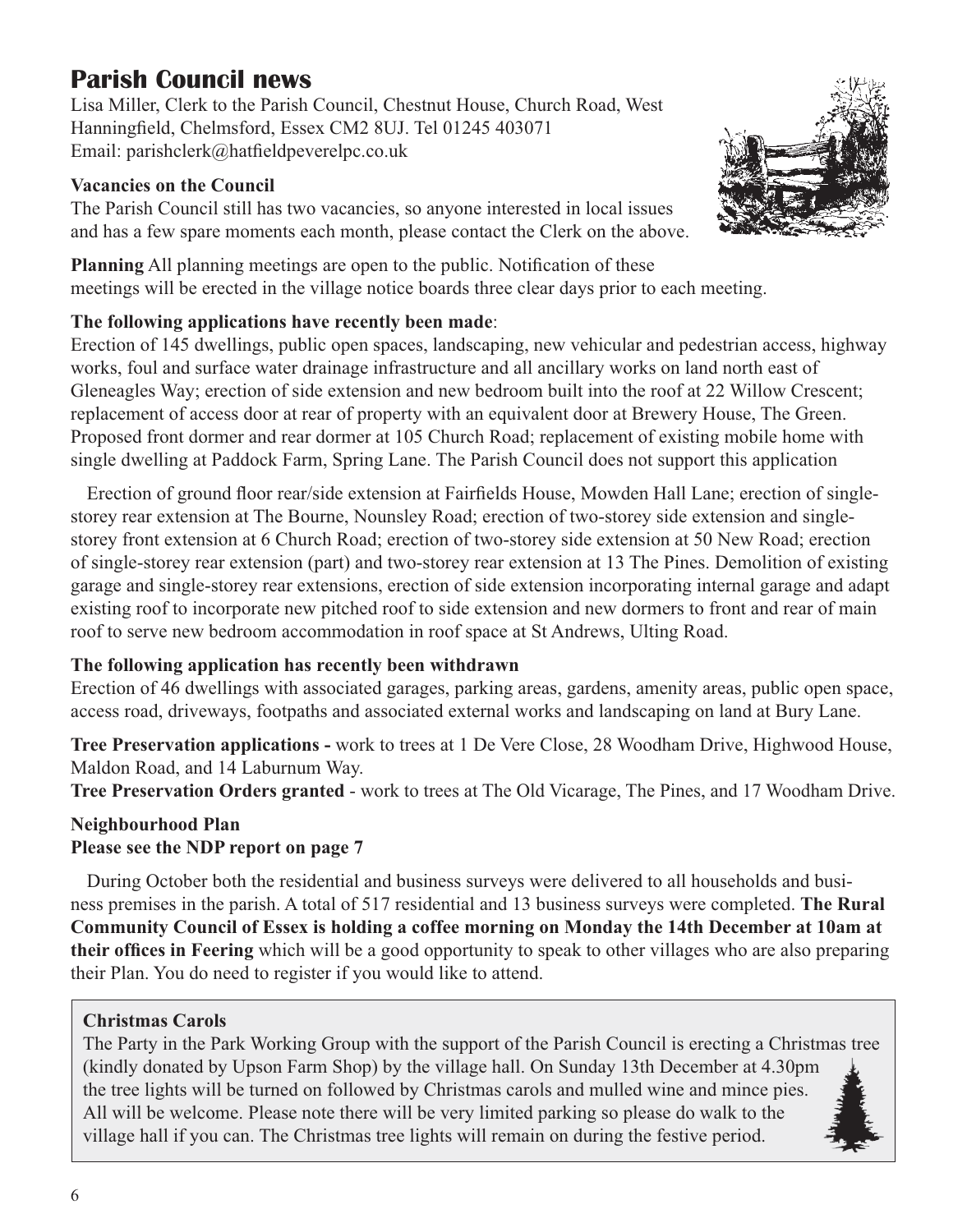#### **Certificate of Merit**

The Strutt Memorial Recreation Ground has again been awarded a Certificate of Merit by the Essex Playing Fields Association certifying that during the year 2015 it was maintained to the highest standards to the satisfaction of the association.

#### **New homes to be found for trees**

The Parish Council will be receiving approximately 80 trees over the next month or so (the first thirty have already arrived) to be planted in and around the village. These are whips and need to be grown on before they are ready for plantintg out.

#### **Garden Vegetation**

There have been several complaints recently about vegetation overgrowing onto pavements and roads in the village making it difficult for pedestrians and vehicles to pass safely. **Please can residents check and if necessary ensure their garden vegetation is trimmed. Also note this includes the accumulated leaf litter from your vegetation on adjacent pavements:** the associated build-up significantly reduces their width.

**Website** - don't forget you can view all Parish Council news on its new website which can be found at: http://www.essex.info.net/hatfieldpeverel/

**Parish Council meetings - village hall 7.30pm first Monday of the month unless otherwise stated 4th January, 1st February, 7th March**

### **Results of Resident's Survey**

The NDP's residents survey delivered with October's Review is now being analysed. The response rate was 26% - 517 completed forms - and we would thank everyone who took the time to complete and return



the surveys. Your comments are important. The results will be published on the Parish Council's website - www.essexinfo.net/hatfieldpeverel - and a copy will be placed in the Library.

Thank you to Upsons Farm Shop, the Library, Hadfelda Hair, Co-op, Maharaj, Dentist, Community Association lounge bar, and St Andrews Church for having post boxes.

The four topic groups are now reviewing their draft policies, and will be meeting with consultant, Ann Skippers on the drafts before going out for public consultation in Spring 2016. The RCCE held an interesting workshop on 31st October where the design and character of the village was discussed. Work on this topic will need to be continued and completed.

**Diary Date:** 15th December Steering Group meeting -7.30pm meeting room 2, village hall.

### **Our Library celebrates Christmas**



Get into the swing of Christmas<br> **G** and relax with **a mince pie, a cup of tea or coffee and carol singing** 

**on Saturday 5th December** when the library will open its doors to welcome you at 9.30am.

The library is looking festive: two of the walls have been decorated by the Guides, Infant School children have decked out the Christmas tree on a French theme while St Andrew's year 4 juniors have put on a William Morris display. On a serious theme, for you to see are plans relating to the developments which will take place in our village sometime in the future - this will affect us all.

#### **Regular happenings in the library**

**Mother and Toddler Rhyme Time** Tuesdays 2.15pm **Chapter 4, Book Group**  4th Tuesday of the month, 1.30 - 2.30pm **Knitting Group (new, watch this space)** 2nd Wednesday of the month

For the future it is hoped to have an exhibition by the **Monochrome Photographic Group**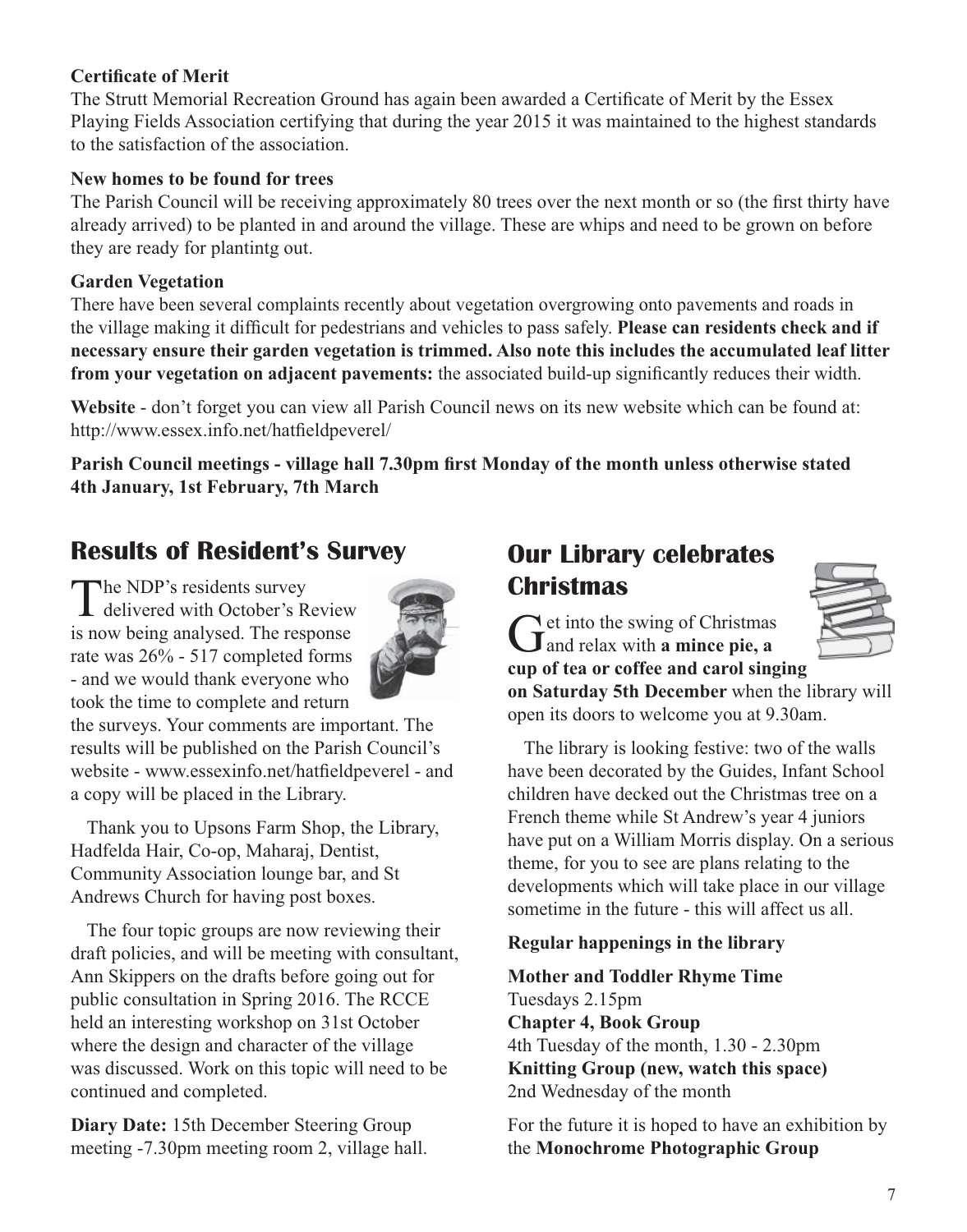#### **Autumn activities at the Wine Club from AGM to African wines! Peverel Wine Club – Vee Green, Secretary (01245 355723) www.peverelwineclub.co.uk or email peverelwineclub@hotmail.co.uk**

The Club's 38th AGM took place in October, with no scenes of riot and disorder!<br>Chairman Graham Bushby reviewed a year's interesting programme, including virtual trips to Chile, France and Bavaria to taste the wines, plus actual visits to New Hall vineyard and Maldon for the treasure hunt. We also managed to fit in a Eurovision Wine Contest and panel-game What's My Wine? Treasurer Linda Fisher assured us the club's finances were in



good heart, increasing slightly over the year. Henry Podlesny was voted on to the committee, filling one of the vacancies created by Jean and Bernard Prayel's departure to Norfolk. We also marked the retirement of Brian Richards from the post of Auditor, a role he had carried out since 2006 following the previous six years as Treasurer! Brian was warmly thanked for his endeavours over the years, and was presented with a bottle of wine in recognition. We are now seeking a new Auditor for the club's accounts each September.

A very different evening on 11th November when we had a tasting of South African wines introduced by member Chris Green and visitor Steve Spearman, accompanied by slides showing several of the vineyards and much of the spectacular scenery of the country. The speakers were amazed how many members had visited South Africa - all of them had very happy memories of their stay. All the wines (which came from Majestic) were good value for money, and one of the whites (Rachel's Chenin Blanc) and two of the reds (a Parcel Series Merlot and Bellingham's Pinopasso) were excellent.

We are now looking forward to our Christmas Party on 16th December, a 4-course supper provided by members and committee, and accompanied by live music from local musician Ian Jordan. We're already planning our outfits – as glittery or yo ho ho as we can manage! Subs are due in January, when next year's programmes will be issued at the first meeting of 2016 on 13th January in the village hall – the traditional Quiz Night which gets our brains back into working order after the excesses of Christmas and New Year.

If you think you'd like to join us for a light-hearted evening you would be very welcome, but please give Vee a ring beforehand to confirm attendance (and to ensure we have enough of everything to eat and drink!) on 01245 355723. The club meets normally on the second Wednesday of the month at 8pm in the village hall, but with some exceptions, so it is worth phoning first, especially during summer months.

The Wine Club has its own website, courtesy of Fred Brown, which can be accessed either direct via www.peverelwineclub.co.uk or via the Hatfield Peverel site at www.essexinfo.net/hatfieldpeverel/clubsand-societies/ Take a look to find out more about us, our activities and history before you come along!

### **Well, what do you know!**

The annual village quiz this year attracted over fifty people filling nine tables - despite competition from firework displays - and £332 was raised for the Royal British Legion. Several local businesses provided good prizes for the raffle. Winners of the quiz, who each received a prize, was a team from Wickham Bishops - us locals will have to sharpen our wits for next year!

Thank you to Graham Bushby for again organising an entertaining event. Did you notice one of the sets of questions all featured Grahams?

### **Peacocks please**

Thave a nice flower garden and these birds only<br>add to the colour; they are a pleasure to see, **L**add to the colour; they are a pleasure to see, both for myself and visitors, and many would be devastated if they went 'missing'. As for putting them in a field and expecting them to stay there, no chance, I have seen them many miles from here.

The only down side is 'poo' but we get far worse from dogs with 'blind' owners. Let them roam, they serve only to brighten our lives. Or perhaps a referendum? I'm sure the majority have no objection. PE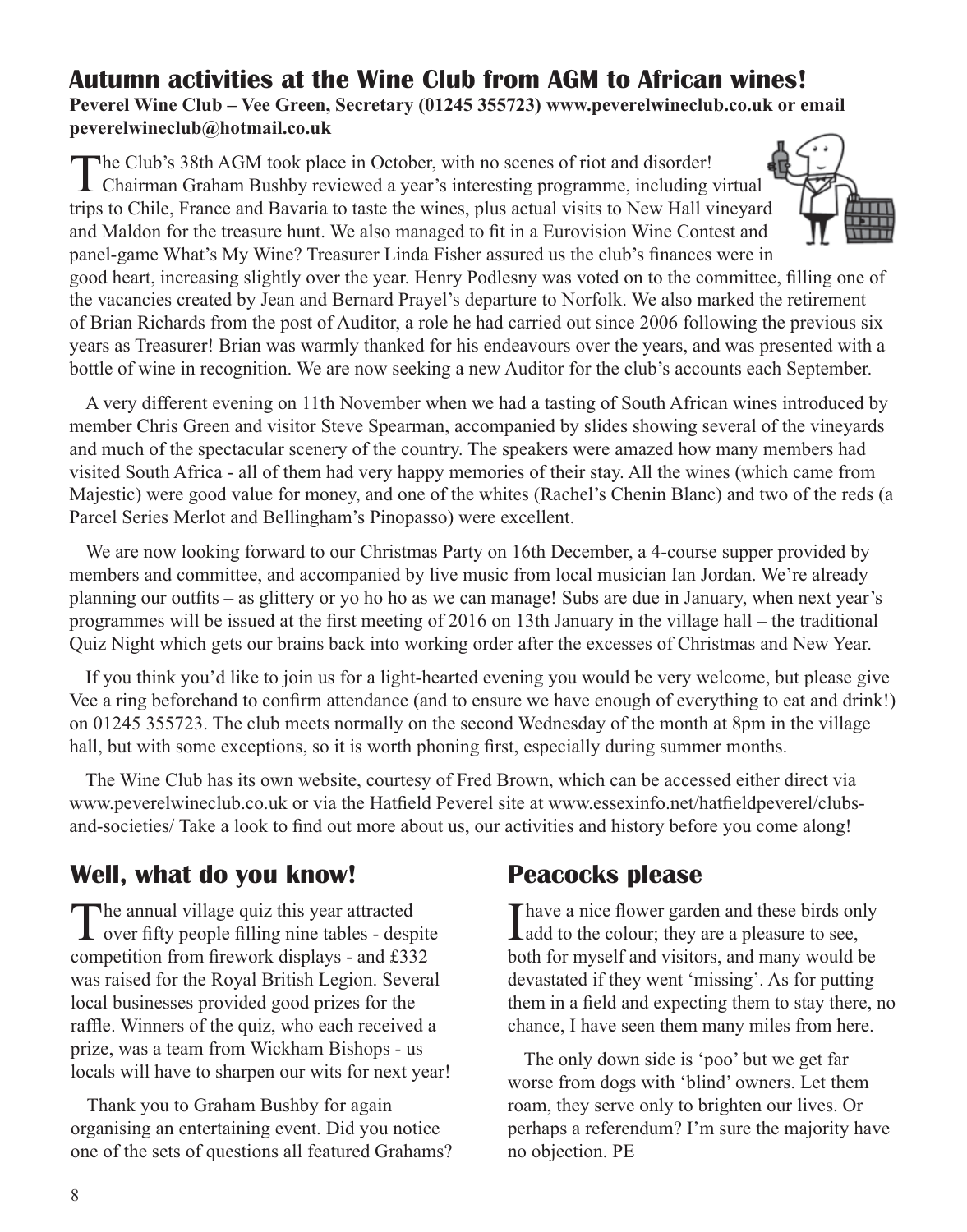### **How was the weather almost a hundred years ago?**

In an old chest-of-drawers we recently came across some pages of a Daily Telegraph from November<br>21st, 1921. One of them carried the day's weather forecast and synoptic chart, shown here together with n an old chest-of-drawers we recently came across some pages of a Daily Telegraph from November the summary forecast for just the southern regions of England - insufficient space to show the rest of the country. It's interesting to contrast it with how the Telegraph now presents similar information, on the same day, 94 years later.

A particular feature of the 1921 paper was that immediately beneath the chart was a very good primer in how to read and understand it. The various symbols, and what one could interpret from them, were explained, but it was very much a simplified meteorologist's synoptic chart, and the present day chart is no doubt much more appropriate for the lay person.

THE DAILY TELEGRAPH WEATHER.



#### TO-DAY'S FORECASTS. (24 hours from Midnight, Sunday) GENERAL INFERENCE FROM OBSERVATIONS AT 18.00

The large high pressure system extending from Iceland to Scandinavia, and the low to South-Westward of the British Isles, will maintain the Easterly wind current over the kingdom. Much cloud will prevail generally, with local drizzle or sleet and a rather low temperature.

- 1. England, S.E ) Wind N.E., moderate, fresh at times;
- 2. England, E ) dull, perhaps local drizzle or sleet,
- 3. Midlands, E ) visibility indifferent, to fair, rather
- 4. Midlands, W ) colder than of late.
- 5. England, S.W. (Wind E. fresh or strong; dull,

(perhaps local drizzle, some mist.

And so on…



### Weather and crosswords

### **Forecast General situation**

Northerly gales will prevail across the United Kingdom today with the air feeling bitterly cold. Scattered showers, some wintry, will be common on the east coasts, with snow on the hilltops. London. Cent S England, Channel Is, SW England. E England. SE England. E Anglia. Midlands: Feeling quite cold today. Wintry showers east. A strong to gale-force northerly wind Max 35-45F (1-7C). The odd wintry shower near the coast tonight Min 27-37F (-3 to 3C). *(Chart and summary courtesy of AccuWeather.com and Daily Telegraph.)*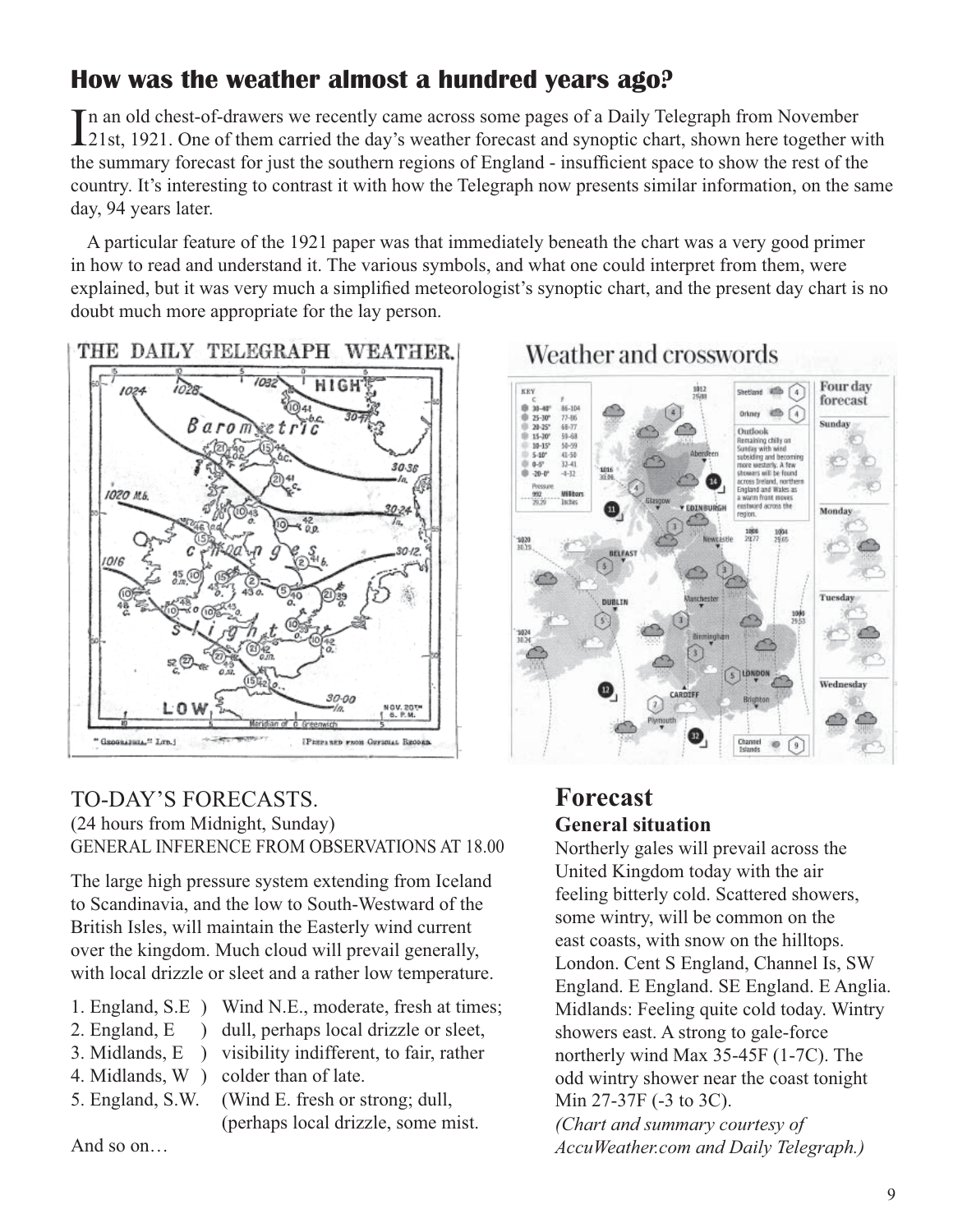#### **The life and times of Edward Bear Hadfelda WI - Chris Marks**

In October our speaker, Mrs C Ives, gave an interesting talk about 'The Life's and Times of Edward Bear' which was very appropriate as this was the first Land Times of Edward Bear' which was very appropriate as this was the first meeting held in the Church hall, and she was standing with her collection of bears in front of the Edward Bear Club notice board. She told us the story of how the bears became known as 'Teddy' bears and how Margaret Stieff was ill when she was young and couldn't go out to play with other children and so she started to make toys out of the off-cuts of clothes that her mother made.

In 1903 she began to make bears (she had got interested in making them after finding a 1903 pattern and going to a craft fair with a friend). The bears were first filled with wood shavings and then kapok and were, up to then, on 'all fours' so they could stand or sit up. Later, at a fair where she was selling bears, someone from Maceys Store in America saw them and asked for 200! By 1909 she had 2,000 people working for her.

After doing a business course and making lots of bears she took them on holiday, sold some to a shop and later was asked to make twenty teddies to go to Singapore. She now sells to Hamleys and does repairs to very loved teddies that have had accidents. Members had been asked to bring their teddy bears and there a number on display.

**In November** we were delighted to welcome Ken Harrison who entertained us with stories about the RNLI. Ken lives in the village and we were very grateful he was able to come and speak at short notice. He has been involved with the RNLI for many years and had numerous stories and anecdotes to share with us.

He told us the history of various life boats and the areas they served. Over the years many hundreds of lives have been saved by brave men and women who volunteer to put out to sea and rescue those in distress. In our competition, an object beginning with the letter 'A', the winning entry was, rather appropriately, a tin of anchovies.

The next meeting on 9th December is our Christmas party and also the 50th anniversary of Hadfelda WI. The Group Carol Service is on 15th December 2pm at



St Mary's Church Little Baddow and next year's Group Carol Concert will be in Hatfield Peverel on 7th December.

We now meet in the Church hall on the 4th Wednesday of the month at 7.45pm. Subs for next year will be £37.50 starting in January. New members are always welcome.

#### *Knights and dragons*

*Year 2 Infant School children have been listening to tales of brave knights slaying fierce dragons, their shields carrying their coats of arms (today our addresses showing where we come from). The children made their own shields - in the top left had corner is the Essex coat of arms. Thank you to, from the top, Emmie, Ellis, Ronnie and Lydia*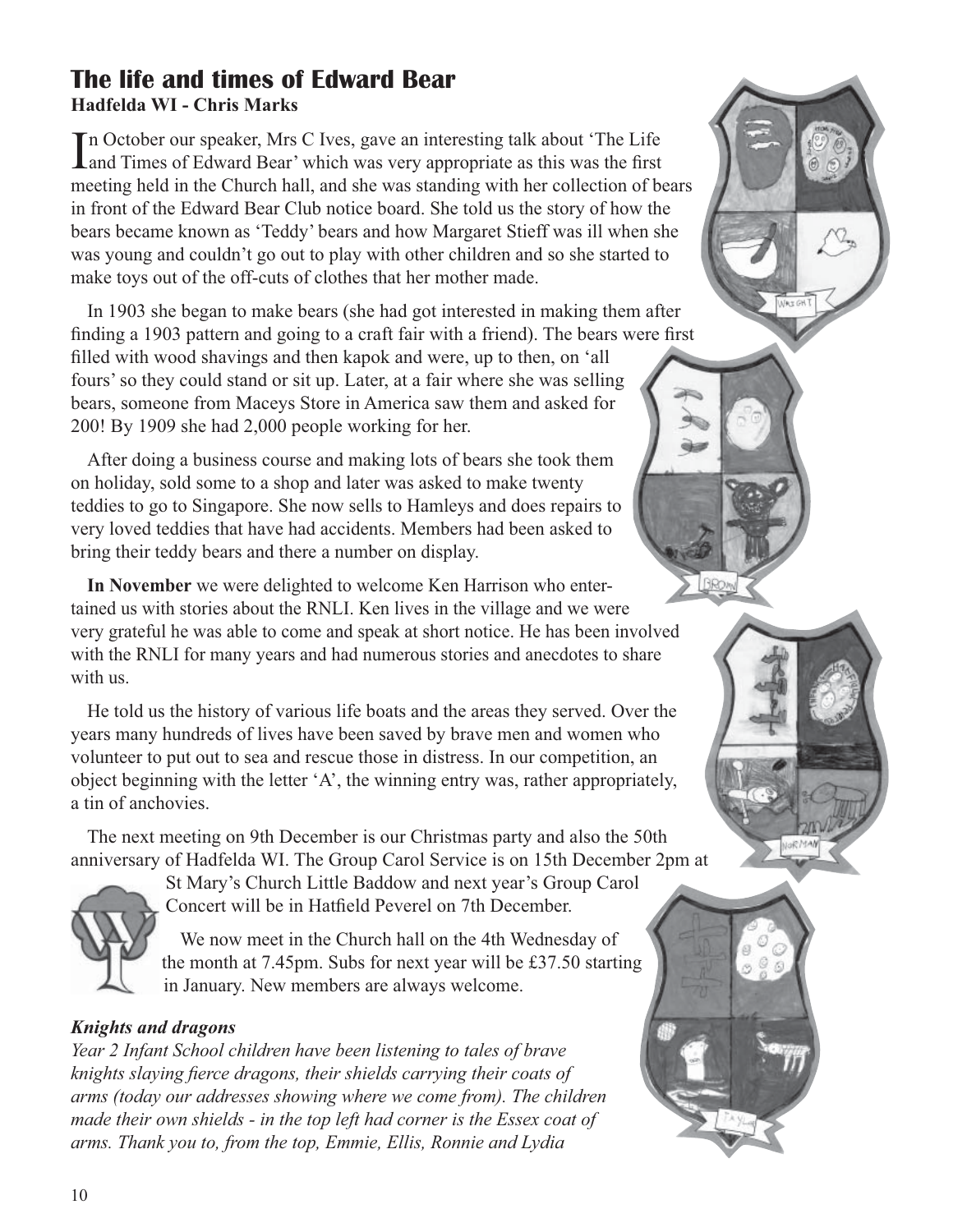#### **Walks end with two good lunches! Graham Bushby (380472) Hatfield Peverel Walkers**

The October walk was led by Ken Earney and began at the Rodney pub in Little Baddow where we left our cars having met earlier at the village hall as usual. Thirteen walkers then began a mostly woodland circular trek of about five miles in pleasant conditions before ending up back at the Rodney. Some of us then had a pub lunch and watched the rain arrive whilst others declined the opportunity!

Eleven members took park in our November walk on a pleasant 6.5 mile ramble starting from the village hall with a bus ride to Letches Corner and a walk across field footpaths past Hoe Mill Bridge, Rushes Lock, Paper Mill Lock with a pause for refreshments. After the break it was away from the river and across the fields via Cardfields, the new allotment site and the Scout HQ to the village - a bit muddy along the Chelmer tow path but pleasant weather for this time of year.

A shorter walk on 17th December as we will have our Christmas meal afterwards. Any member who has not yet reserved their place please contact Graham quickly as places are limited due to popularity. To join our walks in the New Year please contact Graham on 380472.

#### **Inspiring Autumn course explores the place of Islam in our society**  WE $a$

In September, our course on 'Islam and Muslims in the UK<br>and the modern world' presented by Muhammad Manwar n September, our course on 'Islam and Muslims in the UK Ali introduced us to the fundamentals of the Islamic faith, its basic principles and practices, and how it is followed in the 21st century. Of particular relevance at the present time it focused on the position of women in Islam, Islam and violence, and Islam and the Muslim presence in Britain today.

Extremely rewarding, much two-way interaction - our tutor had his work cut out to keep the syllabus on track.

#### **A series of three excellent Autumn evening talks**

**October** Jim Page spoke on '2000 years of change in Mid-Essex' **November** Mark Lewis introduced us to 'The history of Lighthouses' and in **December** Robert Long's talk was 'Maldon's place in English history'

#### **January 2016 Spring term**

**'Conflict in the 19th century Essex countryside'** with Ted Woodgate. 10am 5th January 2016, Scout & Guide HQ, Church Road. **For information please contact Lesley Naish on 01245 380037**



*Christine, helped by Roy, opening up a present or two*

### **Time to put the feet up!**

A few years ago, when not actually<br> **A** looking for a job, Christine Hurrell was asked if she would be interested in two hours a day cleaning in the village hall. Twenty five years on - as she says, where have the years gone - Christine, now cleaning supervisor, has retired. Husband Roy put up his feet on 29th September but his freedom was shortlived, Chris followed three days later, on 2nd October!

Reliable - for all that time she hardly had a day off - hard-working, helpful and a good friend to many, her two hours a day increased to 30 hours - and that seven days a week. She has been a familiar face in the village hall, opening up in the morning and for afternoon functions, doing the beer lines. Got a problem, ask Chrstine.

To give her a big send-off daughter Louise organised a surprise party family and friends, old and young, and Christine was amazed at the number of people who came to wish her well.

And what will she miss. 'The good friends, the company. But I'll be back on poker and brag nights! Thankyou to everyone who celebrated with me and for my lovely presents'.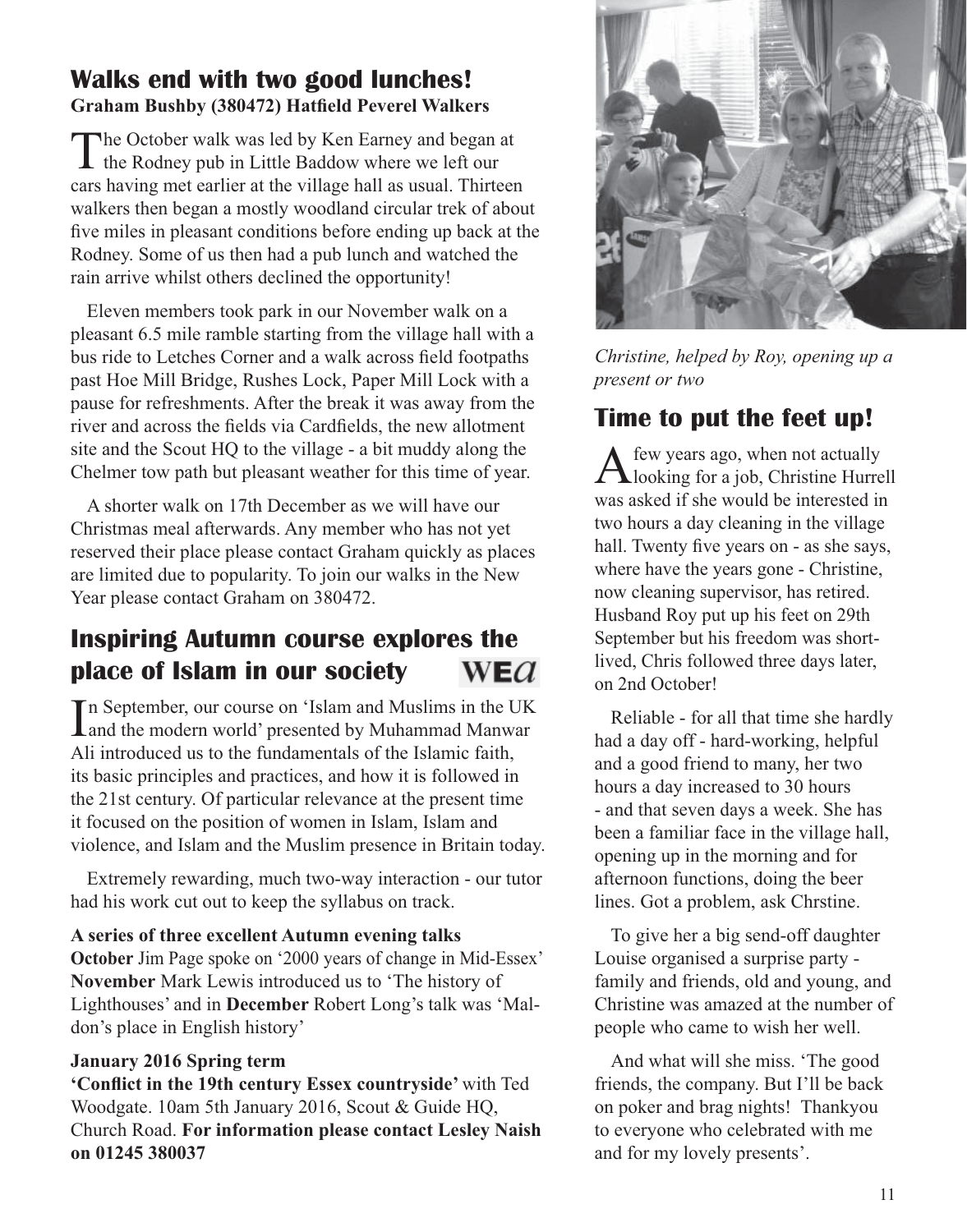### **Last supper for the Bingo Club**

#### **Pat House - Bingo Club and EMC**

A happy three years playing bingo,<br>
enjoying fun, laughter, social contact, making new friends in Nora Guilder Homes on a Wednesday evening has come to an end: members from Every Members Club (EMC), residents from Norah Guilder and several ladies and gentlemen living nearby sadly said goodbye with a fish and chip supper and a thank you to Dawn for her friendship organising the evenings, and the home for allowing the facilities to be used over the years. The lounge is now residents only.



It is hoped participants living close to Nora Guilder, who are going to miss out on that essential social contact, will join EMC which meets weekly on Tuesday afternoons between 1.30 and 3.30pm in the village hall. Emma, who runs the club, will welcome you all with open arms and you will see many friendly and familiar faces. We of EMC have this vital contact. We are truly grateful that Emma, like Dawn, has the insight to know what people require in their twilight years. Emma and all of us urge any lady or gentleman from the Bingo Club to join us on a Tuesday afternoon. You will be most welcome.

**It was EMC's fourth birthday this November** and it is no exaggeration to say we are going from strength to strength. We have had a very full and varied programme - yes bingo but also music, talks, outings and above all social contact, talking and laughing, resulting in lasting friendship and moral support. Do come and give us a try.

Coming up we have our Christmas dinner on 8th December; and Secret Santa and a big raffle on 15th December. We restart on Tuesday 5th January. A happy Christmas to you all. If you want to get in touch Emma's phone number is 01376 516674, mobile 07455 143424.



#### **Party in the Park Mark Weale, chairman PinP herbertweale@aol.com**

 $\overline{f}$   $\overline{f}$  are still looking for helpers for the pram race and Party in the Park - please email me if you are interested in helping. Or if you would like to enter the pram race could you register your interest with me on my email.

*Left, Emma receives a cheque from the Party in the Park committee presented by Adrian Coombs in recogniton of her contribution towards providing laughter, friendship and entertaiment to our villagers through EMC*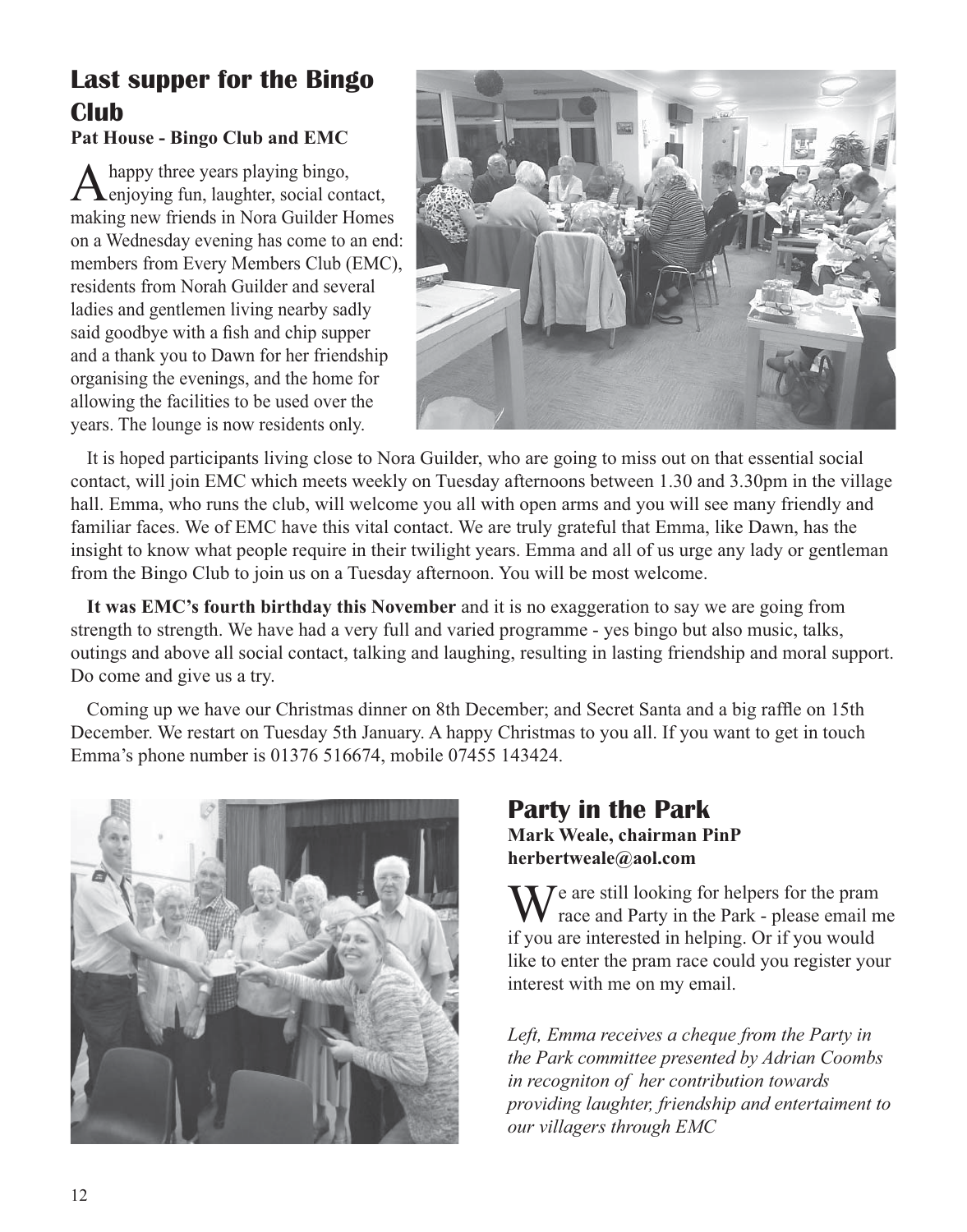#### **1st Hatfield Peverel Scout Group (for boys and girls 6 - 18 years) Group Secretary Suzanne Evans (01245 382397)**

The 1st Hatfield Peverel Scout Group consists of four units: Beavers, Cubs, Scouts and Explorers. All are well subscribed and hold weekly meetings in the HQ in Church Road. An adult support group known as the SASU is open to all adults with an interest in scouting.

**Visit our Website - www.hpscouts.org.uk -** it is jampacked with useful information for existing members and

those seeking to enrol their young person in Scouting activities within the village. There are sections on fund-raising, how adults can become involved and who to call to hire our HQ. For any queries please contact Michelle at hpscoutgroup@gmail.com

**Up, up and away for Cancer UK!** The Beavers have been busy fund-raising; they dressed as super heroes (*see top photo*) and then decorated cakes to sell at their meeting. A fantastic £47 was raised for the charity 'Children with Cancer UK'. Flower Power - as part of their gardening badge, Beavers took part in a sunflower growing competition. The sunflowers were nurtured through the summer and winners were Frederick Baker and Kierron Ward, whose blooms grew to an amazing 10 feet tall! (*right is Frederick with his winner*)

**Cubs reach for the Stars** Cubs have had a productive and enjoyable term, earning both their Astronomers and Entertainers Activity Badges. Seasonal activities included making wooden Christmas decorations to hang on their tree, an end of term party and their annual fund-raising evening to bring Christmas cheer to the community. Looking ahead to 2016, Cub packs in the UK will be celebrating 100 years of Cub Scouting with new activities and some old ones from years gone by. We would love to hear from villagers who were involved with 1st Hatfield Peverel Cubs in the past and have information of interest to our current pack.





**Remembrance Day Parade** The whole Group, along with the Guides, took part in the Remembrance Day Parade along Church Road from our HQ to St Andrews Church. Everyone looked very smart in their neatly pressed uniforms with their white 'poppy' scarves. On arrival, the flag bearers formed a guard of honour, as the congregation entered the church for the hour long service to remember the fallen.

#### **Fund-raising**

**Monthly paper and cardboard collection**: We collect waste paper and cardboard on the first Saturday of the month which includes newspapers, cardboard boxes (please flatten), office paper, magazines (minus plastic wrapping), shredded paper and cereal boxes etc. Please do not put your paper/cardboard items out for the refuse collectors, let us collect it or put it in our skip in the HQ car park in Church Road. Thank you

**Useful Contacts**: **Website:** www.hpscouts.org.uk; **Bookings:** Louise Ware, 01245 381753 **Membership enquiries:** Michelle Spicer, hpscoutgroup@gmail.com, 01245 380630 **Monthly newspaper collection:** Jonathan Dormon, 01245 382981, jonathan.dormon@btinternet.com **Secretary:** Suzanne Evans, 01245-382397, boons-holidays@talktalk.net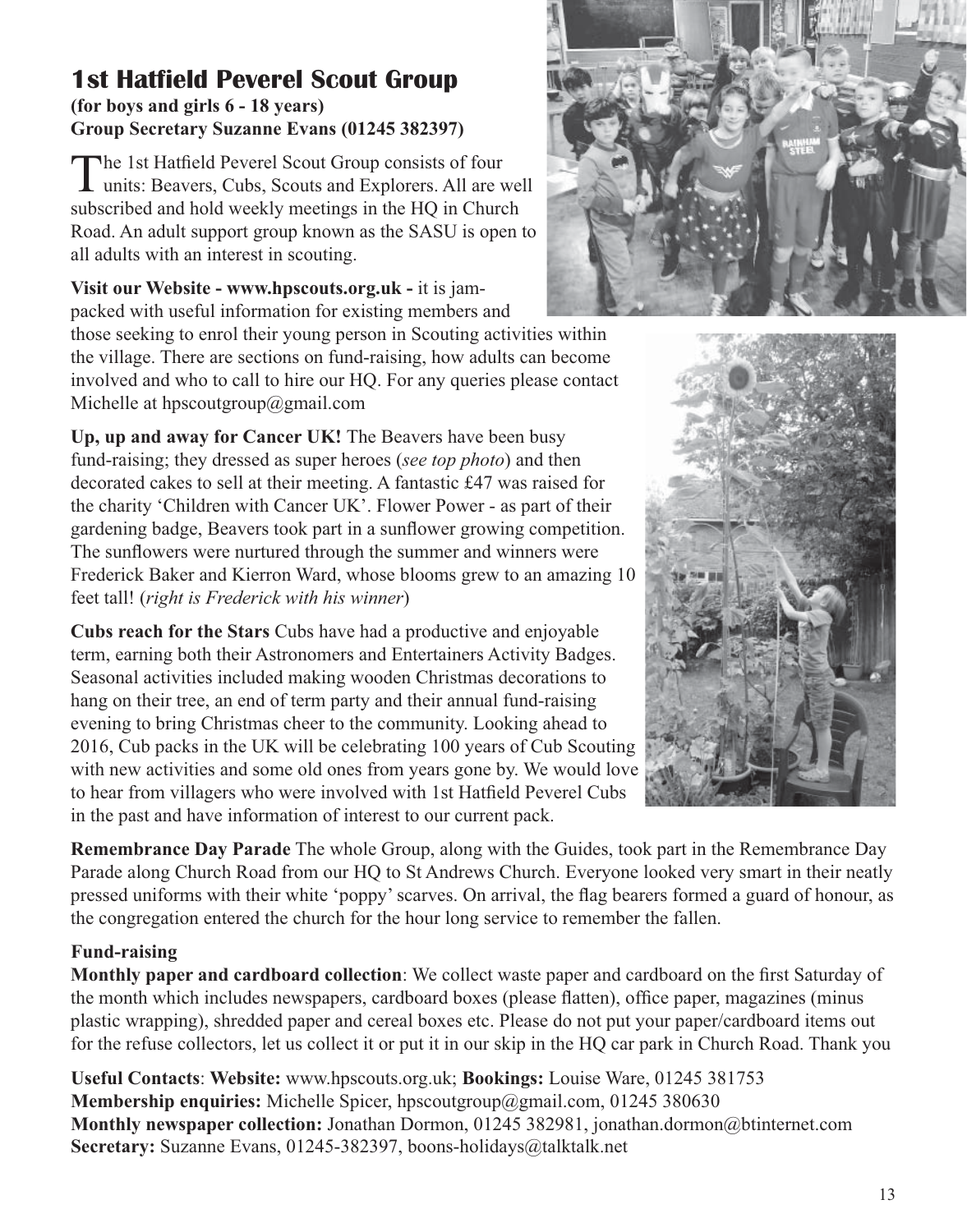### **Winter Tuesday League gets under way**

**Rita Thomson, Club Captain (380038) www.hatfieldpeverelbowling.org**

The Autumn and Winter sessions are under way. The Summer finals were held on Friday 16th October;

the singles winner Chrissie Harris won over Martin Rodgers 9 shots to 4. In the pairs final Ron Jarvis and partner Mark Teenan won over Steve Spooner and Colin Summers 9:8. It was a great game, Mark and Colin are fairly new bowlers so it was good to see them reach their first final.

The Winter Tuesday League started on 27th October for fourteen weeks. This is also a great competition. The short mat league has got under way, both the A and B teams have had wins: early days yet as the clubs we play are very good bowling clubs. The club singles and pairs competitions are under way: there will be a few surprising results - good luck to everyone on behalf of the Bowling Club.

A happy Christmas and New Year to you all.

### **Mother's ruin or Vi's cure for arthritic joints**

**Our lovely friend Vi was a great believer in this** recipe for arthritic joints. Does it work? I know she said the nodes on her fingers swelled if she didn't keep up with the fruit. The sultanas she gave me to try were delicious - why not have a go, there's still time to make it by Christmas. Purely for medicinal purposes!

**Ingredients** sultanas, gin, 2 small plastic boxes with lids **Method** fill box 1 three quarters full with sultanas. **Pour gin** over sultanas to cover them and put on lid **Leave** for two weeks or until sultanas have absorbed gin

**Dose 10 sultanas per day** not necessarily at one sitting

You should start to feel the benefit after one month but it is painful to start with. You can start to manipulate the nodes round the finger joints as the sultanas begin to work. Once the first box is ready to enjoy, start up the next load in the second box.

Let us know how you get on.

### **Village hall festivities**

**Facebook: Hatfield Peverel village hall Yearly membership to the Community Association is £5.**

Come to the village hall over Christmas and enjoy a warm welcome and a celebratory drink in a friendly atmosphere. Children welcome.

**Normal opening times** 7pm - 11pm Closed Christmas Day, Boxing Day and New Year's day.

**The Christmas draw board** is open, come and buy your lucky tickets for the annual draw, last tickets from bar 17th December

#### **December dates for your diary**

**Sunday 13th** Lights on the Christmas tree outside the village hall will be turned on at 4.30pm. There will be carols, mince pies and mulled wine - everyone is welcome. Limited parking

**Thursday 17th Bingo** 7.30 for 8pm

Saturday 19th Poker

**Saturday 19th Christmas draw** 8pm

**Wednesday 24thChildren's party**. All ages, everyone welcome

**Wednesday 31st News Year's eve** with singer Becky. 8pm start. Ticket only - members free, non members £10. Light refreshments

**Bookings for hall, meeting rooms** HPCA bookings@gmail.com Phone Alan on 07741 140732

**Village hall (after 7pm)** 01245 381481

#### **Christmas crackers**

*Painting - the art of protecting flat surfaces from the weather exposing them to the critic Famous - conspicuously miserable Twice - once too often Misfortune - the kind of fortune that never misses*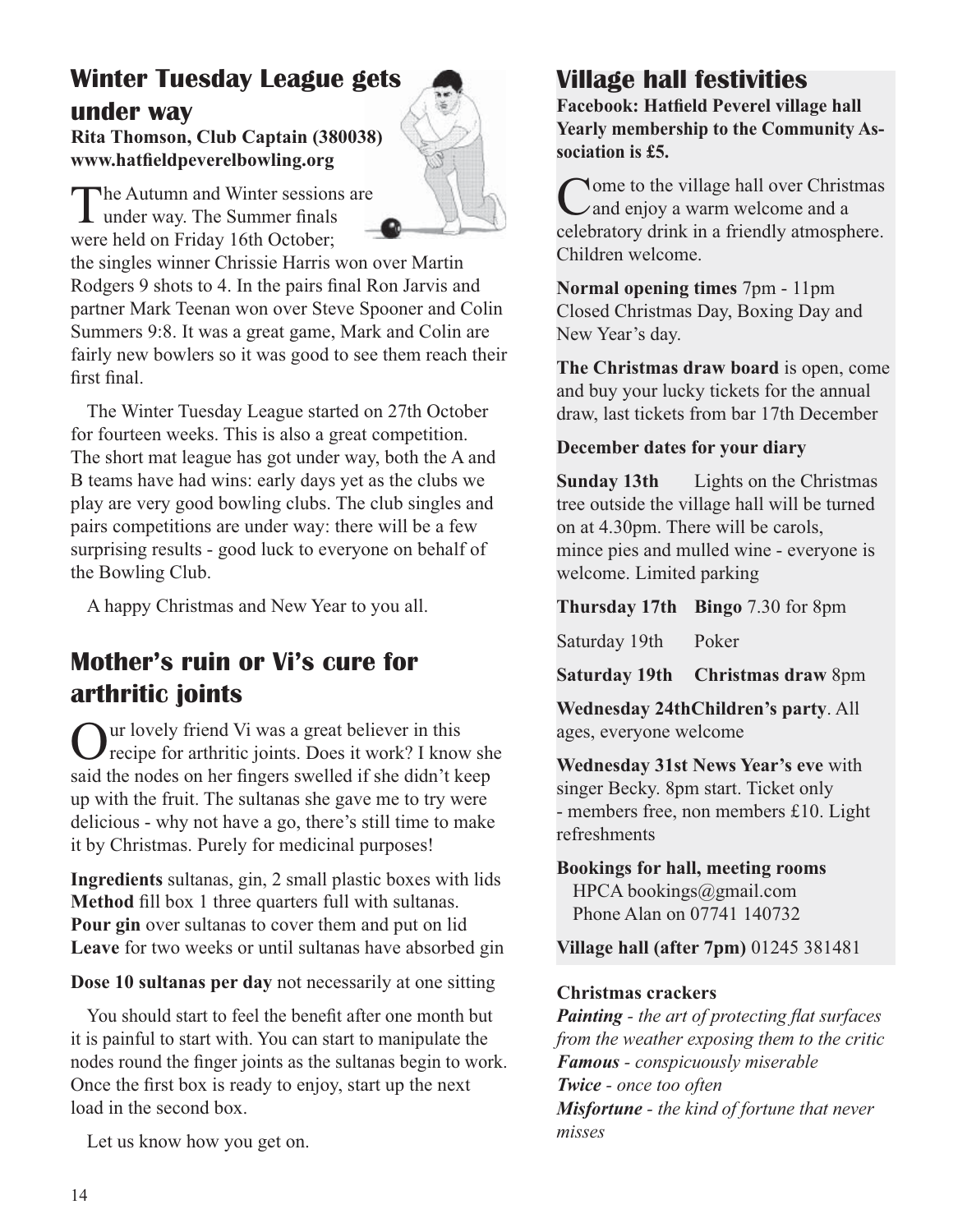





*Congratulations to Nicky Shelley and the children of her child minding group here celebrating the Outstanding award following Ofsted's September visit. Nicky was praised for effectiveness of leadership and management - working in partnership with parents, schools and nurseries, quality of teaching, learning and assessment, personal development, behaviour and welfare - outstanding in keeping children safe, and outcomes for children*

### **New experiences for Nursery children**

 $\sum$   $\sum$   $\sum$  had lots of new experiences again this term, celebrating St Andrews Day and Diwali. For St Andrews Day we made Loch Ness monsters and ate porridge for a snack and we celebrated Diwali by making cards and eating Indian food.

Our Grandparents came into play at the beginning of November. They had great fun with us. We dressed up in our favourite fancy dress outfits for Children in Need and through the generosity of our parents we raised £70.05.

We are preparing for Christmas. We are making Christmas puddings, Christmas cards and decorations. The children are practising their Christmas songs to sing to their parents. The nursery has had an **outstanding** year and we would like to wish everyone a Happy Christmas.

The nursery is managed by Belinda Wakelin who has a BA Degree in Early Years and holds Early Years Professional Status with a well qualified staff team. As well as the nursery we run sessions before and after school for children up to the age of 8 years old. For availability of spaces please telephone 01245 382450.

Thank you to Nursery children for their Christmas drawings. We have used Father Christmas on our front cover. Thank you to Hilary too who always comes up trumps - or should it be Father Christmases and Christmas trees!

*On the left - a Christmas celebration by boys and girls from the Nursery. Starting from the top, thank you to Tilly, Brooke, Brooke, Mia and Peter*



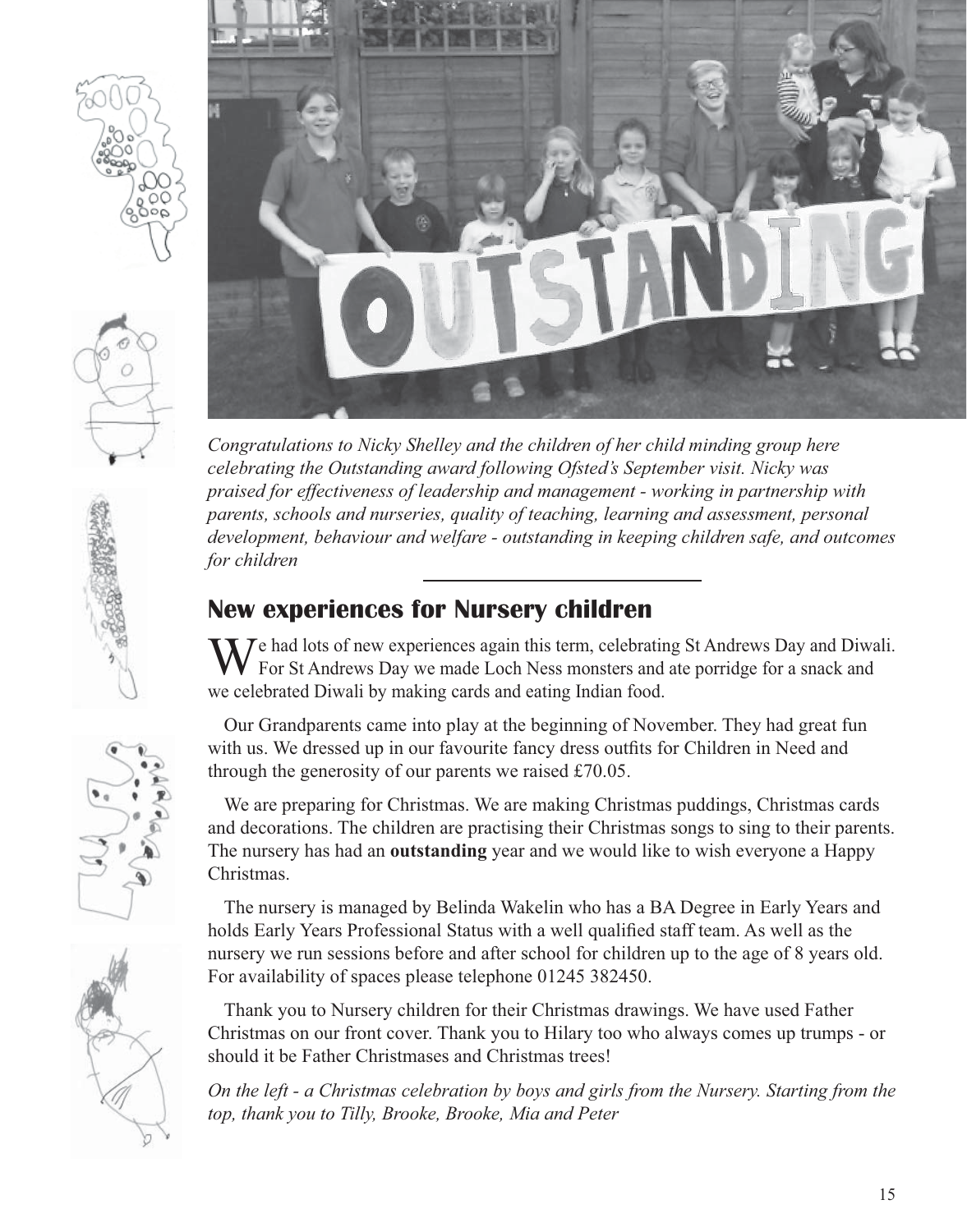### **News from St Andrews**

Christmas is coming and ever since the summer holiday I have heard people saying 'its only ..... days to Christmas!' In some ways our Christmas at St Andrews began in September, when gifts were being gathered together for the Samaritan's Purse project. This year, as a church, we filled 121 boxes which, along with boxes from our two schools, meant that a good van-full has gone to needy refugees, living in camps displaced by war and inhumanity.

On a more reflective note we had a full church for Remembrance Sunday (which we call a Service of Remembrance and Dedication). This was followed by a Vigil , from 12 noon to 12 midnight, dedicated to the efforts of 'Open Doors' to relieve the sufferings of Christians persecuted throughout the world, but particularly concentrating on Iraq and Syria.

So what is happening over December and January? With this Review you should have a Christmas Card itemising the services to be held over the Christmas period. Below is a quick resumé of various events.

#### **Christmas at St Andrew's Church**

| 5th December                                             | 10am Christmas coffee morning, get into the festive spirit with a mince pie                |
|----------------------------------------------------------|--------------------------------------------------------------------------------------------|
| 6th December                                             | 5pm Christmas Carol Songs of Praise in aid of The Children's Society                       |
| 13th December                                            | 10.15am 'Messy Nativity' (a craft activity followed by a short service for all ages, and a |
|                                                          | light lunch at $12.30 \text{pm}$ )                                                         |
|                                                          | Please let either Mary 01245 380566 or Anna 01245 380359 know if you require lunch.        |
| 20th December                                            | 6.30pm Festival of Nine Lessons and Carols                                                 |
| 24th December                                            | 4.30pm Children's Toy Service 'The Greatest Gift' in aid of Home Start                     |
| 24th December                                            | 11.30pm Midnight Mass                                                                      |
| 9am Holy Communion at All Saints Ulting<br>25th December |                                                                                            |
|                                                          | 10.15am Family Carol Service followed by Holy Communion at St Andrews                      |
| New Year 2016                                            |                                                                                            |
| 2nd January                                              | 10am Coffee morning                                                                        |
| 3rd January                                              | 4pm All Saints Ulting Carol Service                                                        |
| 19th January                                             | 9.30am - 12.30pm at All Saints Ulting Morning of Prayer                                    |

## **Musical theme for Mother's Union**

**Jean Ashby**

Father Stephen played us some lovely music<br>from his own collection of CDs, his favourites over the years, at our October meeting. He started with a familiar tune from his childhood - Handel's Water Music. Handel is famous for 'Messiah' but he wrote many other not so well known works, Judas Maccabeus and Joshua among others.

During the 18th and 19th centuries life was a constant struggle for young composers. Some preferred to write operas, others Church music oratorios, chorales, and Passion cantatas - such as Bach, Mendelssohn, and Mozart. All were faced with finding patrons who would support and pay them for their music, a problem with a family to support. Life was a constant struggle and many died at a young age.

As well as playing us excerpts from Handel's Joshua and Bach's Christmas Oratorio, we heard pieces by Giacomo Carissimi who composed 'Jephthah' and 'Jonah' and an except from Carl Heinrich Graun's 'Grand Passion' which was delightful to listen to. We thanked Fr Stephen for this glimpse into his private music collection and hope we may be able dip into it again.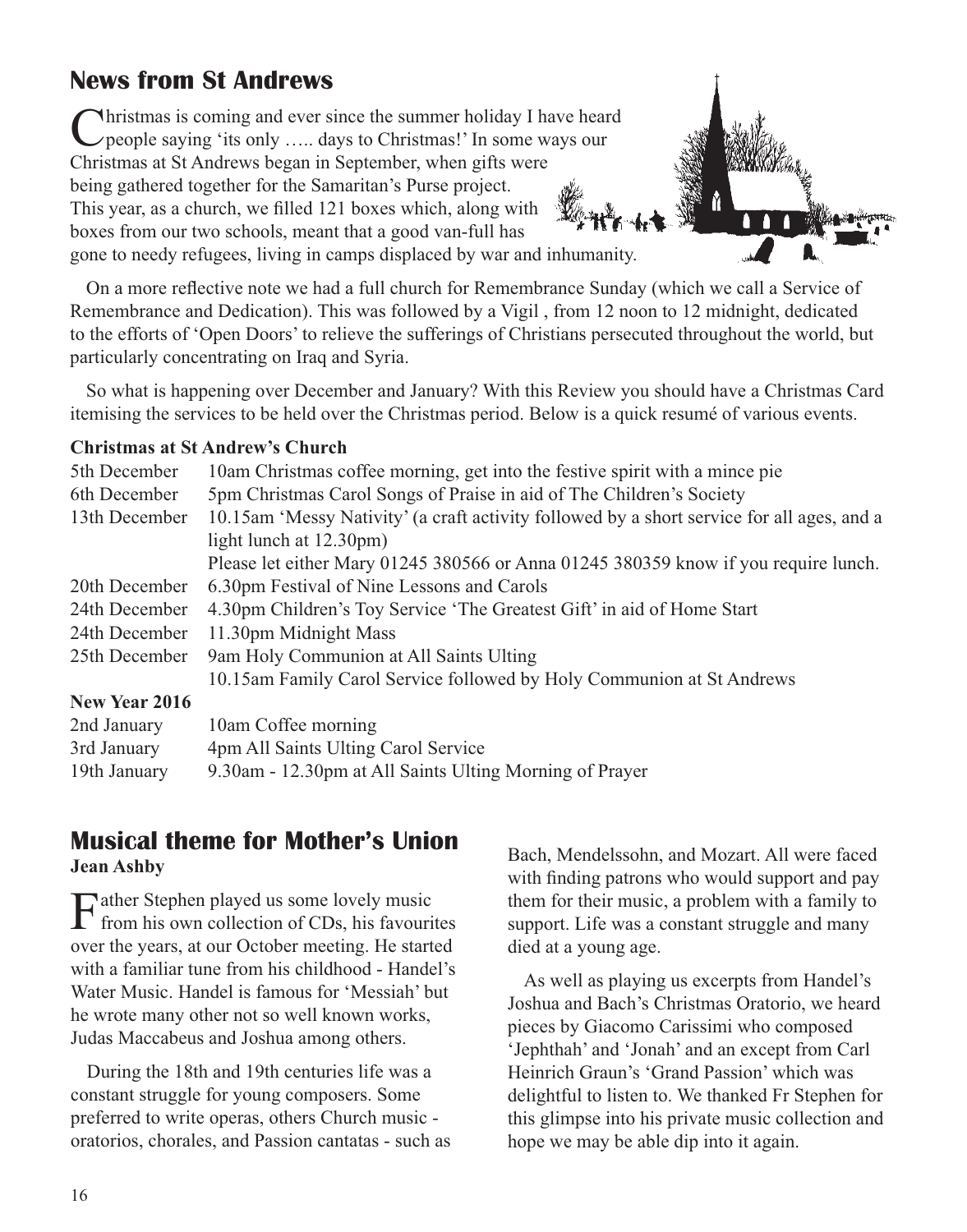

#### **3rd Novembe**r

An interesting talk at our November meeting with Mr Bill Lambert from the Kennel Club, set up in 1873 as governing body for the world of dogs. The club, with 1500 members and 215 breeds in this country, promotes happy healthy dogs, responsible owners, education for breeding schemes, breed standards, and genetic screening. The Kennel Club data base recommends micro chipping and this will become compulsory in 2016.

The club's HQ in London has Europe's biggest library devoted to dogs, established in 1985, and it's collection of dog books is second to

none. There is a scheme for children, 'Bark and Read' which helps those with reading problems. Volunteers go into schools with their dogs and a child who is reluctant to read to an adult will happily read to a dog.

Charles Cruft started his dog

shows in 1891: they now attract dogs from all over the world. There are 35,000 breeders in the UK and all Kennel Club members have their premises and welfare standards inspected regularly. Information from puppies to rescue dogs can be found on the website, and there is a constant lobbying of Parliament on dog issues. The wealth of information, both oral and visual, given to us by Mr Lambert made us realise how diverse and interesting is the world of dogs: they deserve to be treated with love and respect for the love and respect they give us. We gave Mr Lambert a round of applause.

**Subscriptions** - 2016 subscriptions will be £20, money due at our December meeting if possible.

#### **Lovely to see you**

It was lovely to see extra ladies at our November meeting. We hope you enjoyed the talk and will consider joining us on a permanent basis as new members are always welcome. We are at a serious position as a branch. Pat Curtis became our enrolling member in 1990 and has given 25 years of faithful service in this office. She deserves a rest, her retirement is long overdue and she would like to hand over to someone else. Joan Richardson has been our faithful treasurer for the same amount of time and also needs to retire.

We have had an offer from a member who is willing to take over from Joan and we are very grateful. However, no branch can continue for long without a leader and if there is no-one to take

> over from Pat then possibly within another year we may be forced to close our branch, which would be a disaster I fear. We ask everyone to pray about this; that someone will come forward to help us with this problem very soon.

> *Belinda Hull, organiser of St Andrew's Church luncheon club and the vicar, Rev Stephen Northfield, with a cheque from the Party in the Park committee*

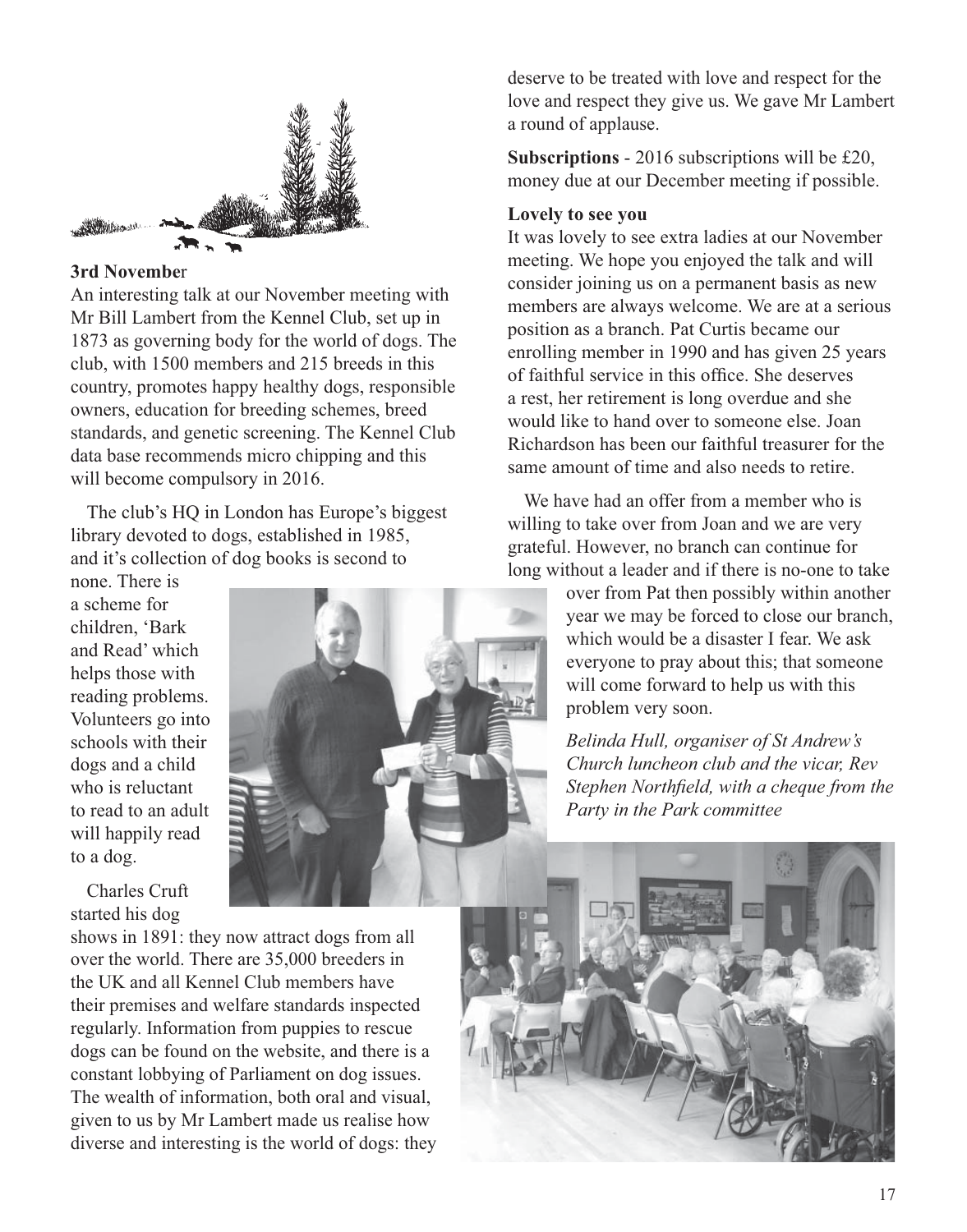### **Hatfield Peverel Methodist Church**

We have continued with our fund raising efforts for Tearfund, the charity which works to provide sanitary conditions in poor countries. In our present 'toilet twinning' project we are raising funds to cover the cost of toilet huts to twin with your own toilets. Our lunch event on 28th October proved very enjoyable when over twenty people sat down to a meal provided by the Church. Rev Sue gave an entertaining and interesting talk on 'toilet matters' which led to lots of humour and thought provoking discussion as we remembered how it was only in the 20th century that we had internal bathrooms and toilet paper came in rolls and not from strips of newspaper hanging on a nail. Donations on the day, together with gifts received before the event totalled £336.50, more than enough to twin our three Church toilets and will enable the charity to provide another two on our behalf. Thank you for supporting us.

We have also been filling boxes with gifts of toys, school materials and clothes for children under the Operation Christmas Child project. This is an international appeal which sends these boxes to children affected by wars, famine, disasters, disease and poverty in Africa, Eastern Europe and Central Asia. We thank everybody who has added to our pile of boxes as they are sent on their journey and given to a child as a symbol of the true meaning of Christmas, and of God's unconditional love.

We continue to support the Braintree food bank which supports needy families in this area The food bank is now well stocked with basic items following lots of harvest collections but is asking for items to give out as Christmas treats to their clients - Christmas cakes and puddings (small sizes only), festive biscuits, snacks and nibbles and children's Christmas sweets. If you are able to help it is appreciated.

#### **Special Christmas Services and events planned**

| 6th December  | 4pm Carols by Candlelight Service, led by our minister with the Guides and Brownies |
|---------------|-------------------------------------------------------------------------------------|
|               | - festive refreshments to follow                                                    |
| 12th December | Festive Christmas coffee morning, 10am                                              |
| 13th December | 10.30am joining Witham Methodist Church for a Carol Service                         |
|               | 3pm Carols at the village hall                                                      |
| 25th December | 9.30am Christmas Day Service led by John Clemo                                      |
| 27th December | No Sunday Service                                                                   |
| 3rd January   | 11am – start the New Year with a service led by our minister Rev Sue King           |
|               |                                                                                     |

#### **Regular events**

Every Sunday 11am Morning service, everyone welcome Every Thursday 10am - 12 noon Open Door - come and join us for tea/coffee and chat 2nd Saturday in month 10am -12 noon Coffee morning and cake stall

### **Come and enjoy a Christmas Fayre**

We are holding a Christmas Fayre at Hatfield Peverel Lodge on Monday 14th December from 2pm. We have got various stalls, Ray Durrant will be singing Christmas carols. We will have a Santa's Grotto for our residents and of course there will be presents from Santa for children too!

**We would be so pleased to have the support from our local community. So please come! Ring Nicki - senior Activity Co-ordinator on 01245 380750** for further details.

#### **Solution to the crossword on page 22**

**Across** – 2 Eve. 4 Pea. 7 Add. 8 Ace. 10 Scowl. 12 Sandpit. 15 May. 16 X.17 Serpent. 19 Lop. 21 Opens. 22 Oaf. 24 Rum. 25 Ode. 27 Angel. 28 Rid.29 NY. 30 Lowers. **Down** - 1 Eats. 2 Ed.3 Ea. 4 Pest. 5 Atom. 6 Only. 9 Adept. 11 Wagon. 13 Age.14 Ion. 17 Spoken.

18 Tomato.19 League. 20 Psalms. 23 For. 24 Red. 26 Did.

*Bore - a person who talks when you wish him to listen*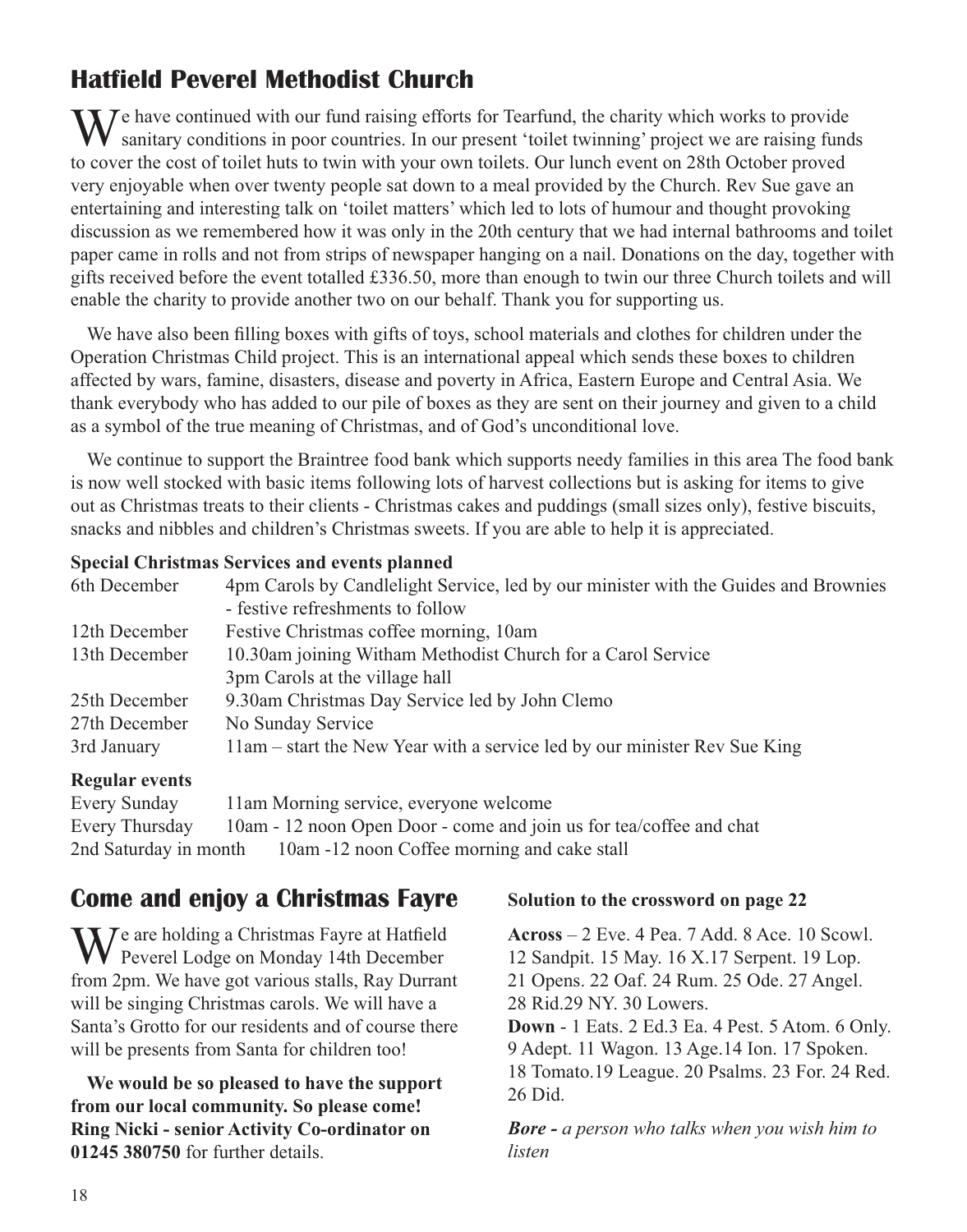### **Our churchyard tombstones**

 $\sum$  *J* alking through the churchyard one early morning I was struck by the beauty of the rays of light, layered with mist, streaming through the trees and shining on the tombstones. So many memories, of good and true villagers, some living to a great age, others dying young.

In our churchyard the oldest tombstone is that of Robert Halls, who died November 1691. The grave is near the path halfway along to the church and can be read quite clearly. In his book 'History of the Priory and Parish Church of Saint Andrews, Hatfield Peverel, Essex', author Alfred Steele says there no others of the seventeenth century, but there are about twenty memorials of the eighteenth century.

Robert's memorial reads *'here lyeth buried the body of Robert Halls who departed this life November (ye 7) 1691 aged 50 years'*

Alfred Steele tells us a stone NE of the church is worthy of record. The inscription reads:

> *Sacred to the memory of James Wakeling of the 5th Regiment of Foot who died Sept 27th 1865, He was in the following engagements In 1799 under HRH The Duke of York in Holland, In 1806 under General Whitlock, in South America storming Buenos Ayres, In 1809 under the Earl of Chatham, at the siege of Flushing, The following eleven were under General Moore and Lord Wellington in France, Spain and Portugal, I Battle of Nive VII Vimiera II Nivelle VIII Rolica III Pyrenees IX Cuidad Rodrigo IV Vittoria X Orthes V Salamanca XI Toulouse VI Corunna*

> > *Total number of Battles 14*

The placing of tombstones to commemorate those laid in the churchyard was a practice almost unknown before the seventeenth century, and birth dates were also uncommon.

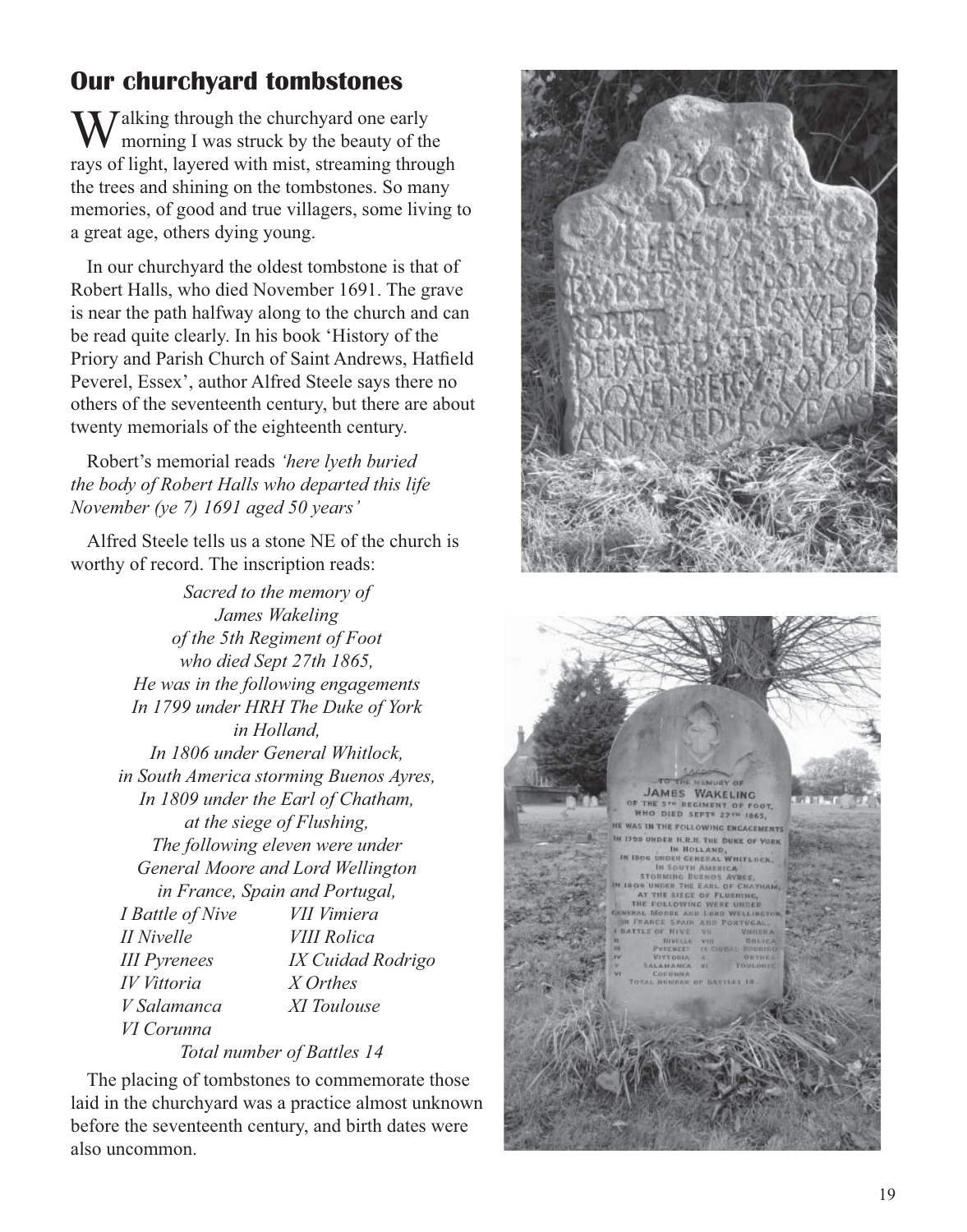### **Sarah Joan Dodson 1945 - 2015**

*Thank you to Gerald and his family for this loving celebration of Sarah's life, happy memories of a dear friend we shall all miss. Andrew writes below.*

Let me start with some words Sarah wrote at the age of eight in a letter to her father. *Dear Daddy. I am very pleased you are building the garage. Judith and William are playing in the garden. Tell Mummy to water the seed. William has cried about ten times. Love from Sarah xxxxxxxxxxxxxx.* Is it too fanciful to



see in this childish letter a glimpse of the woman to come.? Throughout Sarah's life she had a passion for flowers, growing them, or drawing them. She also loved mathematics, and by counting her brother crying ten times, could that have hinted at the interest in maths?

Sarah went on to study maths at university, Bedford College, London, where she formed long standing friendships. She spent a year in Ghana teaching: back in the UK, after a few desk jobs, she took a teaching diploma and went on to teach maths for the rest of her working life - first at Havant Grammar school, then Great Baddow Comprehensive in 1971. Dad and Mum met soon after her move to Chelmsford: they married in 1975. Mum gave birth to her three sons - she loved children and took great care of us, only returning to teach when I started school. We had many happy times during our childhood. First for me was in 1981 when Mum entered me in the local baby pageant, and I was named the most beautiful baby in Hatfield Peverel!

As well as her passion for flowers, she loved walking and the countryside and regularly led the local walkers group on their Thursday outings. The thing which struck Dad the most was Mum's care at maintaining friendships. Her friendships meant a great deal to her. I've been looking through her sketch books, and found some dating back to when Mum and Dad first moved to our family home, the Orchards. Often when they were out and Dad was busy tending to the bees, Mum would be sketching. There is a visual record of those days for us to look through.

Mum had bought a cottage in North Wales just before she met Dad, a cottage she loved. It was used for our family holidays and is still owned after forty years *(The lovely photograph of Olly, Gerald and Sarah was taken not far from the cottage)*. I think she would have hated to part with it. She enjoyed sailing her boat on the Blackwater, and apparently was the only woman who sailed single handedly in the club at one point.

When they retired outings grew more frequent. As Dad concentrated on his bees - also a large part of mum's life as their honey appeared on many a breakfast table in the village as well as local shops - Mum was able to focus on her gardening, painting and community work. She also enjoyed being a member of the local WEA where she had been Treasurer.

They had many happy years together and life in retirement seemed idyllic. They had begun organizing their 40th wedding anniversary shortly before Mum was diagnosed with cancer. She was adamant it should go ahead even though we could not be sure she would be well enough. She was, and Mum and Dad had a wonderful time celebrating with friends and family - the venue, a Thames sailing barge, was limited for space and we were not able to fit everyone in but there were a good number of friends and family.

For most of the time after Mum's diagnosis and until the end, she was calm and serene, indeed much as she has been throughout her life. She loved us all so very much and strived to do her best for us.

In going through our photos of Mum we came across a little girl with typical NHS round glasses children had to wear. Never mind the glasses; it is the smile on that little girl's face which immediately struck us. That was the smile we have always seen. It was the smile that the carers from Farleigh Hospice and St George's Care agency were always greeted with and commented on. Mum's smile was the last thing to go.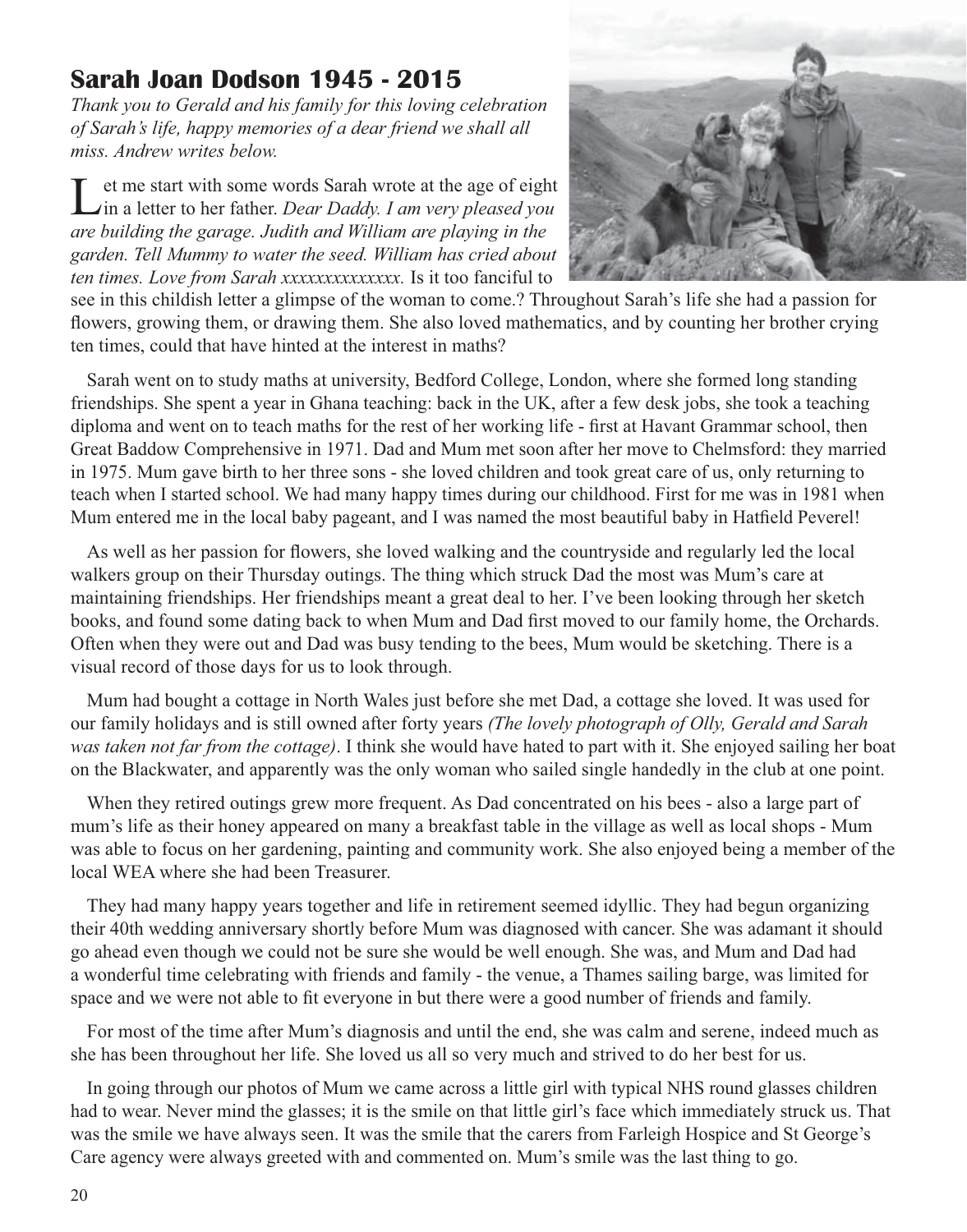### **Joan Nettleton (1913 - 2015)**

*Joan celebrated her 100th birthday in 2013 at the Blackwater Sailing Club with friends and neighbours who had known her through her long life: girls from her Guiding and Trefoil groups, Sea Rangers (see lower photo), Chelmsford Singers, Essex Weekly News. Now we say goodbye to a lovely talented lady who lived life to the full. Thank you to Ann Todd, her cousin and godmother, for her memories I have used - Ed*

Born in Forest Gate in 1913, Joan came with her parents and sister to Hatfield<br>Peverel in 1919 when her father bought Bovingtons, a 200-acre fruit farm stretching from the A12 to Wickham Bishops Road. During the season the first load of fruit picked on a Monday at 4am, was taken by lorry to get to market in

Covent Garden. Children from the local school were given leave to fruit pick and the headmaster would come round to find when he could have his pupils back! Two years later Joan's father died and her uncle took over the farm: he liked Joan to man the telephone, keep an eye on the orders and get the money to pay the pickers (two shillings a bag). Joan wanted to go to school so she and her sister got on the train and went to Chelmsford County High for an interview with the headmistress who asked Joan to write a letter to her aunt. She was surprised and impressed with the result and Joan was given a place.

Leaving Bovingtons in 1949 when her uncle died, she built Marneys, opposite The Green. During this time she worked at Lord Rayleighs at Whitelands but not enjoying the secretarial work a friend found her a job at the Essex Weekly News where

she worked on the payroll until her retirement - at 62 she was given her pension.

Joan was very talented. She had a beautiful soprano voice (she once sang a solo in Chelmsford Cathedral) was a very fine artist and needleworker. I have read that artists are often long lived, their passion for art keeps them interested in life, and I'm sure this was true of Joan; she still produced beautiful work into her tenth decade. An artistic lady who painted in pastels and watercolour - embroidered, knitted for herself and others (hats for the Seamen's Mission), sewed and made her own clothes, time did not hang heavy, there was never enough of it!

May I say how grateful I am, and I'm sure all of her relations are, to the devoted friends and neighbours who have helped Joan over the past few years, enabling her to stay in the home she loved. And I must say how fortunate to have her looked after by Nicky and Kerry. Elderly people can suffer through the neglect of highly paid but 'uncaring' carers, but Joan was wonderfully looked after, and whenever I went to see her I could see the great affection she had for them both.

### **New Year's Day walk**

The annual 'Blow the Christmas and New Year cobwebs away' walk will take place on New Year's Day, meeting opposite the Nounsley play area, to set off at 10.00. The route has not yet been decided, but will be around 4 to 4½ miles, a little walking on roads, aiming to finish around 12pm to 12.30. It's shaping up to be another wet winter, so make sure you are appropriately clad and shod for wet and muddy conditions.

For further information or any last minute updates contact Ken Earney on 381235, kenearney@hotmail.com

*The Sea Rangers, from left, Audrey (Doe) Webb, Vada (Hales) Jones, Gwen (Springett) Butler, Esme (Ashley) Joslin, "Cap" Joan Nettleton*



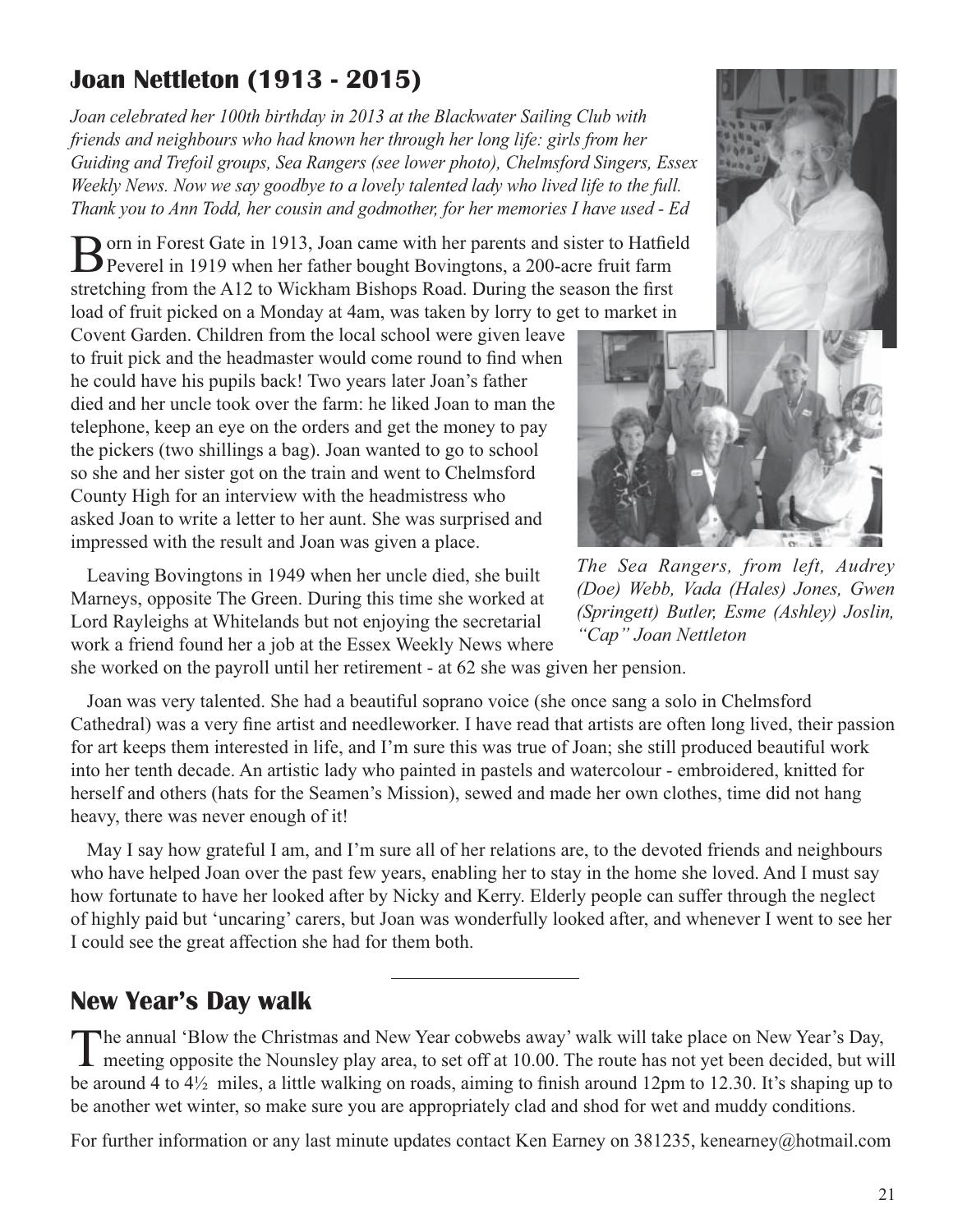### **Crossword Number 26 - Christmas 2015**

#### **Across**

- 2 Christmas —, the time the children look forward to the most.
- 4 The smallest vegetable?
- $7 plus -$ .
- 8 The best of cards.
- 10 Pull a face.
- 12 Lovely to play in anytime.
- 15 Might be a month.
- 16 marks the spot!
- 17 Has a snake crept in here?
- 19 Do this when you prune trees.
- 21 One door when another one closes?
- 22 Three quarters of baked bread.
- 24 Ideal for putting on the Christmas pudding.
- 25 An odd one will be rhyming?
- 27 On top of the Xmas Tree?
- 28 See the back of.
- 29 US city once New Amsterdam (initials).
- 30 It the tone of the area (snooty remark?)



www.museumofpower.org.uk tel: 01621 843183

#### **Winter Wonderland 13th December**

Join in our seasonal activities with gift stalls, live music and entertainment. **Skate on the ice rink, skate hire included.** £6 per 30min session.

**Visit Santa** and receive a gift for each child. **Ticket prices include one ride on our miniature railway. Train ride** for non Santa ticket holders £1 each or 6 rides for £5 (Available on the day).

**Tickets (pre-booked)** on sale from Maldon Tourist Information Centre: tel 01621 856 503 (a small booking charge may be added).

'Astaria' model village open. 'Marshall' the Lilleshall pumping engine will run on compressed air.



#### **Down**

- 1 Devours.
- 2 Short for Editor.
- 3 Abbreviation for 'every'.
- 4 This is a nuisance.
- 5 Could be mighty but is very small.
- 6 On its own?
- 9 Quite able.
- 11 On the this Christmas?
- 13 A matter of time.
- 14 One letter short of steel?
- 17 Something you said?
- 18 Useful salad item.
- 19 Hopefully you are in

the top one!

- 20 Religious poems.
- 23 One letter short of four?
- 24 Bright colour for Christmas.
- 26 Not something you said but —.

Solution on page 18 ©FW 2013

**Day at the Museum 19th December**

Mid Essex Runners 5 mile off road trail race. **Fee £5 inc museum entry and food/drink vouchers** Route footpaths/tracks with route description. Minimum age 15 for runners. **Entries on day.**

#### **Cars and Coffee Meet 20th December**

Third Sunday in each month 9am to 1pm.

 Bring along your classic or modern vehicles together with anything of interest**.**

#### **1st January 2016 New Years Day Crank Up**

Adult £4.50; Senior citizens/students on production of current student ID card £4, children under fifteen £2. Miniature steam train running (extra charge applies).

**The museum and tea room** is open from 10am - 4pm but will close except for special events from 20th December, reopening in February 2016.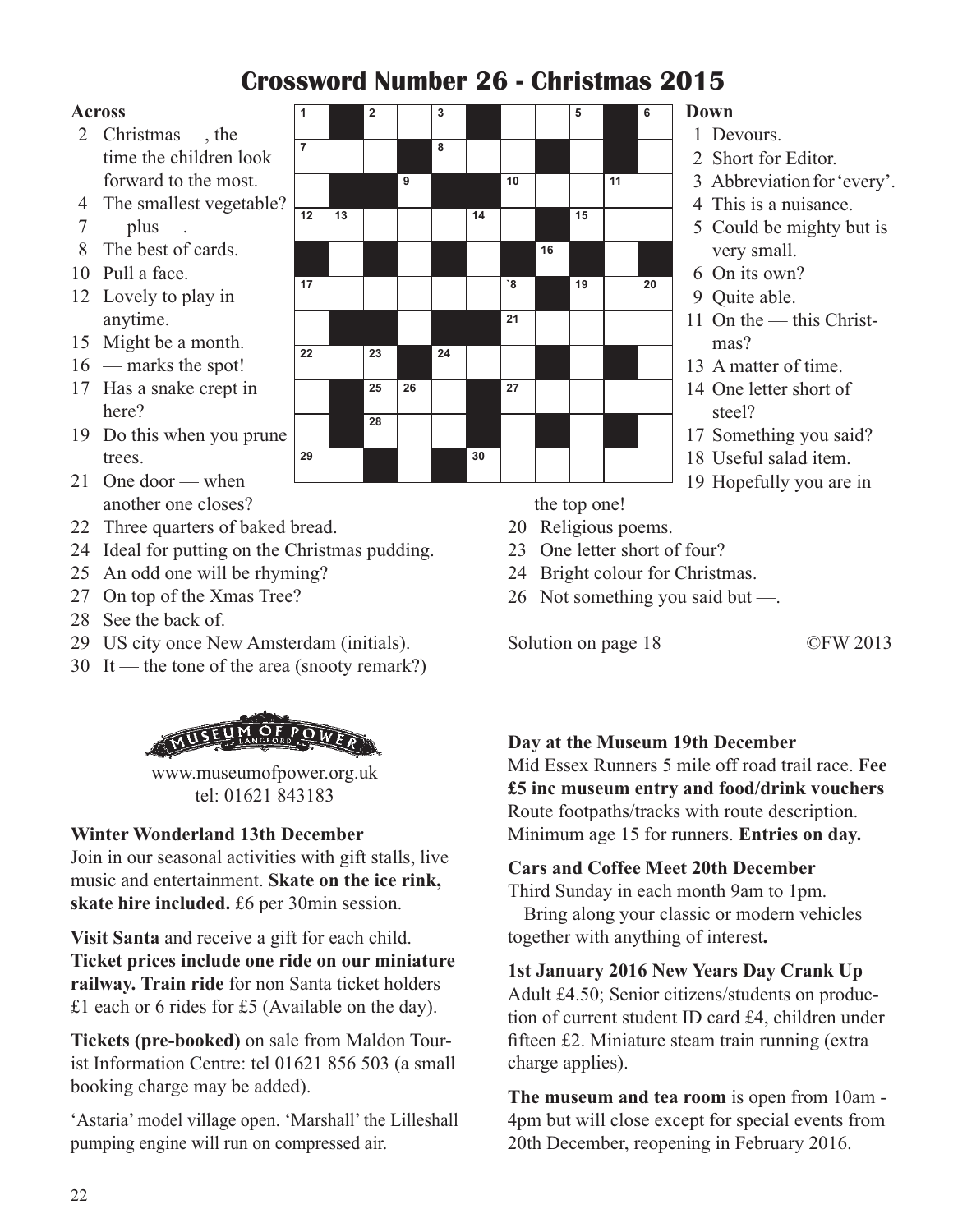### **Useful telephone numbers**

Please contact the editors for additions/errors.

| <b>Age Concern Essex</b>                       | 01245 264499 |  |  |  |
|------------------------------------------------|--------------|--|--|--|
| <b>Anglian Water, 24 hours</b>                 | 0800 919 155 |  |  |  |
| <b>Braintree District Council</b>              | 01376 552525 |  |  |  |
| Clean Team ring number above and ask for       |              |  |  |  |
| <b>Customer Services</b>                       |              |  |  |  |
| Witham Area Office in Witham Library           |              |  |  |  |
| - for walk-in enquiries only                   | 01376 519625 |  |  |  |
| <b>Churches</b>                                |              |  |  |  |
| St Andrew's (C of E), vicar                    | 01245 380958 |  |  |  |
| Methodist Church, minister                     | 01621 853423 |  |  |  |
| Salvation Army, officer i/c                    | 01245 380842 |  |  |  |
| Catholic Church, Witham, priest 01376 512219   |              |  |  |  |
| <b>Citizens Advice Bureau Witham</b>           | 0844 4994719 |  |  |  |
| Drop-in sessions Mon/Tue/Thur/Fri 10am - 1pm   |              |  |  |  |
| Appoinments only Thurs afternoon 1 - 4pm       |              |  |  |  |
| Doctors, health services                       |              |  |  |  |
| Hatfield Peverel doctors' surgery              | 01245 380324 |  |  |  |
| Boreham doctors' surgery                       | 01245 467364 |  |  |  |
| NHS - non-emergency helpline                   | 111          |  |  |  |
| Pharmacy, Hadfelda Square                      | 01245 380130 |  |  |  |
| <b>Electricity - emergency</b>                 | 0800 7838838 |  |  |  |
| <b>Essex County Council</b>                    | 01245 492211 |  |  |  |
| Essex & Suffolk Water 24 hours                 | 0845 7820999 |  |  |  |
| <b>First Essex Buses Ltd</b>                   | 01245 293400 |  |  |  |
| Gas - emergency                                | 0800 111999  |  |  |  |
| <b>Harlequin Children's Centre</b>             | 01376 535270 |  |  |  |
| Free support and services for children under 5 |              |  |  |  |
| <b>Hospitals</b>                               |              |  |  |  |
| Broomfield (A&E); St John's,                   | 01245 362000 |  |  |  |
| St Peter's, Maldon                             |              |  |  |  |
| <b>Libraries</b>                               |              |  |  |  |
| Hatfield Peverel                               | 01245 380988 |  |  |  |
| Tuesday, Thursday 1 - 5pm                      |              |  |  |  |
| Wednesday, Saturday 9am - 1pm                  |              |  |  |  |
| Witham                                         | 01376 519625 |  |  |  |
| Police Non-emergency calls                     | 101          |  |  |  |
| Use 101 also for the local officer             |              |  |  |  |
| Emergency calls                                | 999          |  |  |  |
| Witham Police Station opening hours            |              |  |  |  |
| Monday - Saturday<br>12 noon to 6pm            |              |  |  |  |
| <b>Post Office</b>                             | 01245 380201 |  |  |  |
| <b>Railway Information</b>                     |              |  |  |  |
| National Express East Anglia                   | 0845 6007245 |  |  |  |
| National Rail Enquiries (24 hrs)               | 08457 484950 |  |  |  |

**Registrar of Births, Marriages & Deaths**

| Witham, by appointment only                 | 01376 323463 |
|---------------------------------------------|--------------|
| Braintree, by appointment only 01376 320762 |              |
| <b>Relate</b>                               | 01245 258680 |
| Samaritans (24 hours - toll free)           | 08457 909090 |
| <b>Schools</b>                              |              |
| St Andrew's Junior School                   | 01245 380131 |
| Hatfield Peverel Infant School              | 01245 380220 |
| Hatfield Peverel Day Nursery                | 01245 382450 |
| Acorn Childcare                             | 07580834417  |
| <b>Social Services</b>                      | 0845 6037630 |
| Village Agent Richard Ould                  | 0800 9775858 |
| Village hall (after 7pm)                    | 01245 381481 |
|                                             |              |

**Let us know of useful services to add to this list**

### **Hatfield Peverel Parish Council**

#### **Committees and working parties**

Burial Ground Working Party (B) Country Park Focus Group (CP) External Audit Review (A) Football Pavilion (F) Keith Bigden Memorial Ground User Group (KB) Neighbourhood Development Plan (N) Planning (P), Traffic (T) Village Environment (E)

#### **Councillors (and their working parties)**

| Lisa Miller, Parish Clerk             | 01245 403071 |
|---------------------------------------|--------------|
| parishclerk@hatfieldpeverelpc.co.uk   |              |
| David Broddle - Chaiman               | 01245 382829 |
| (P/KB/CP/A)                           |              |
| <b>Susie Blythe</b>                   | 01245 382685 |
| George Boyd Ratcliff (T)              | 01245 380496 |
| <b>Peter Endersby (E/KB/A/F)</b>      | 01245 381919 |
| Catherine Etheridge (E)               | 01245 381553 |
| <b>Bernard Heard</b>                  | 01245 380370 |
| <b>Suzanne Morris</b>                 | 01245 382940 |
| <b>Ted Munt</b> (Football chair/E/A)  | 01245 381135 |
| Les Priestley $(A/N)$                 | 01245 380404 |
| Linda Shaw (T)                        | 01245 382669 |
| Diane Wallace (P/CP)                  | 01245 381485 |
| <b>District Councillors</b>           |              |
| <b>David Bebb</b>                     | 01245 381065 |
| <b>District and County Councillor</b> |              |
|                                       |              |
| <b>Derrick Louis</b>                  | 07918 721526 |
| Both lists updated November 2015      |              |